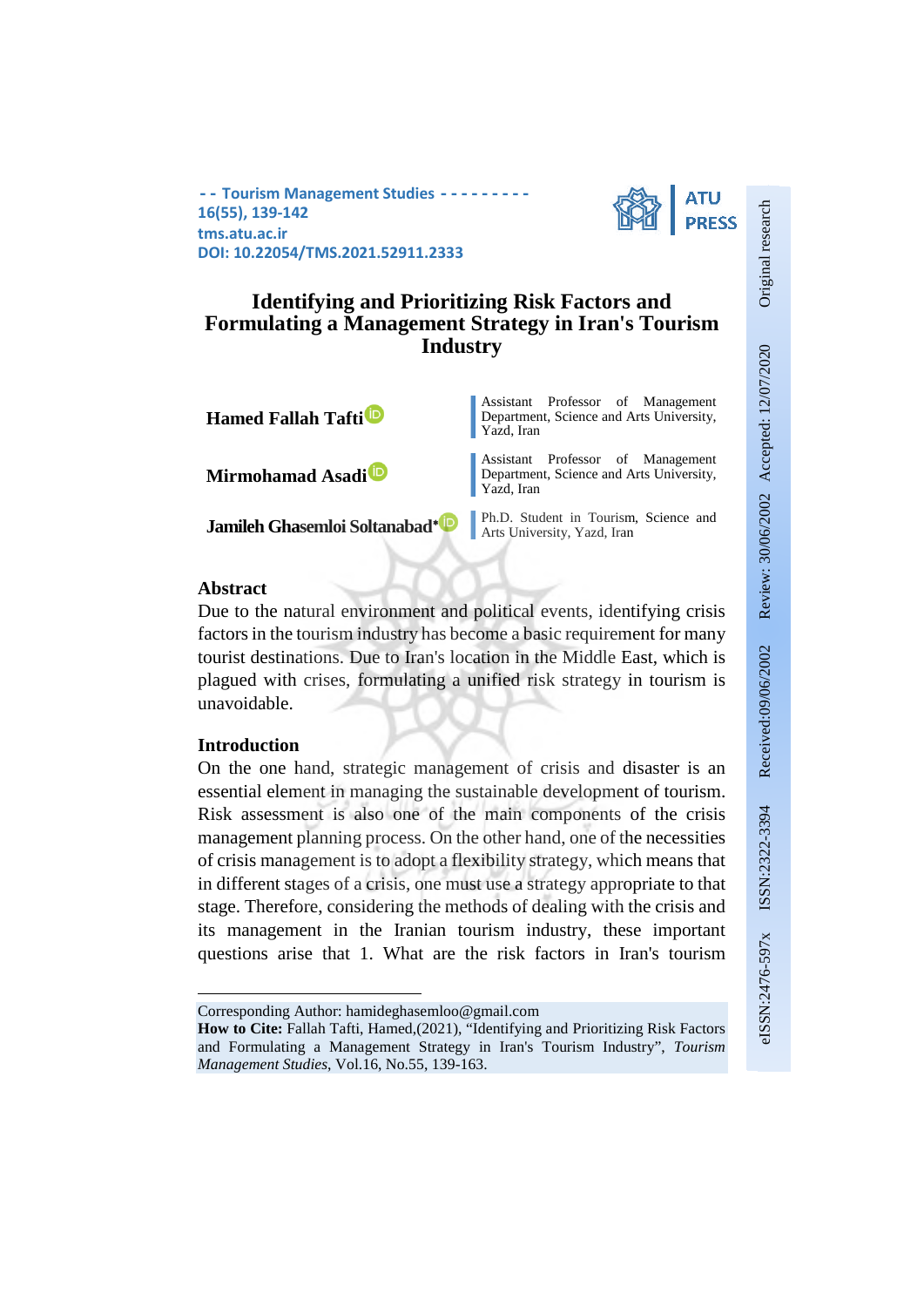industry? 2. What is the prioritization of risk factors in the Iranian tourism industry? 3. How can crises be predicted, controlled, and directed using the proposed model?

## **Materials and Methods**

The present study is developmental-applied research that has provided an integrated strategy for crisis management since the tourism industry is service-based. The target population was a group of experts and academics in the tourism industry. The fuzzy cognitive mapping technique analyzed the collected data.

## **Discussion and Results**

So as to answer the first question of the research on identifying critical factors in the Iranian tourism industry, 15 factors were identified, which are: political and social instability in the region, infrastructure shortages, environmental pollution, currency fluctuations and price instability, the prevalence of infectious diseases, natural disasters, climate restrictions, weakness in safety and insurance, weakness inmarket support, fuel price fluctuations, controls double security, terrorist attacks, bad tourism experience and dissatisfaction of tourists, differences in attitudes towards different nationalities, and visa problems. In order to answer the second question of the research based on prioritization of risk factors, the following factors were identified as the most important risk factors by using expert opinions and results of Fcmapper software: political and social instability in the region, infrastructure deficiencies, environmental pollution, price fluctuations, the prevalence of infectious diseases, and natural disasters. Then, in order to answer the third question, based on how to use the proposed model to predict, control and manage crises, three scenarios were designed.

In the first scenario, the factors of political instability and infrastructure shortages were considered the first and second priorities. The factors of climate constraints and weakness in market support were considered low (sub-priorities) priorities. And in order to create a scenario, these four factors were strengthened so that The result of this scenario positively influences all other factors and can increase them. In other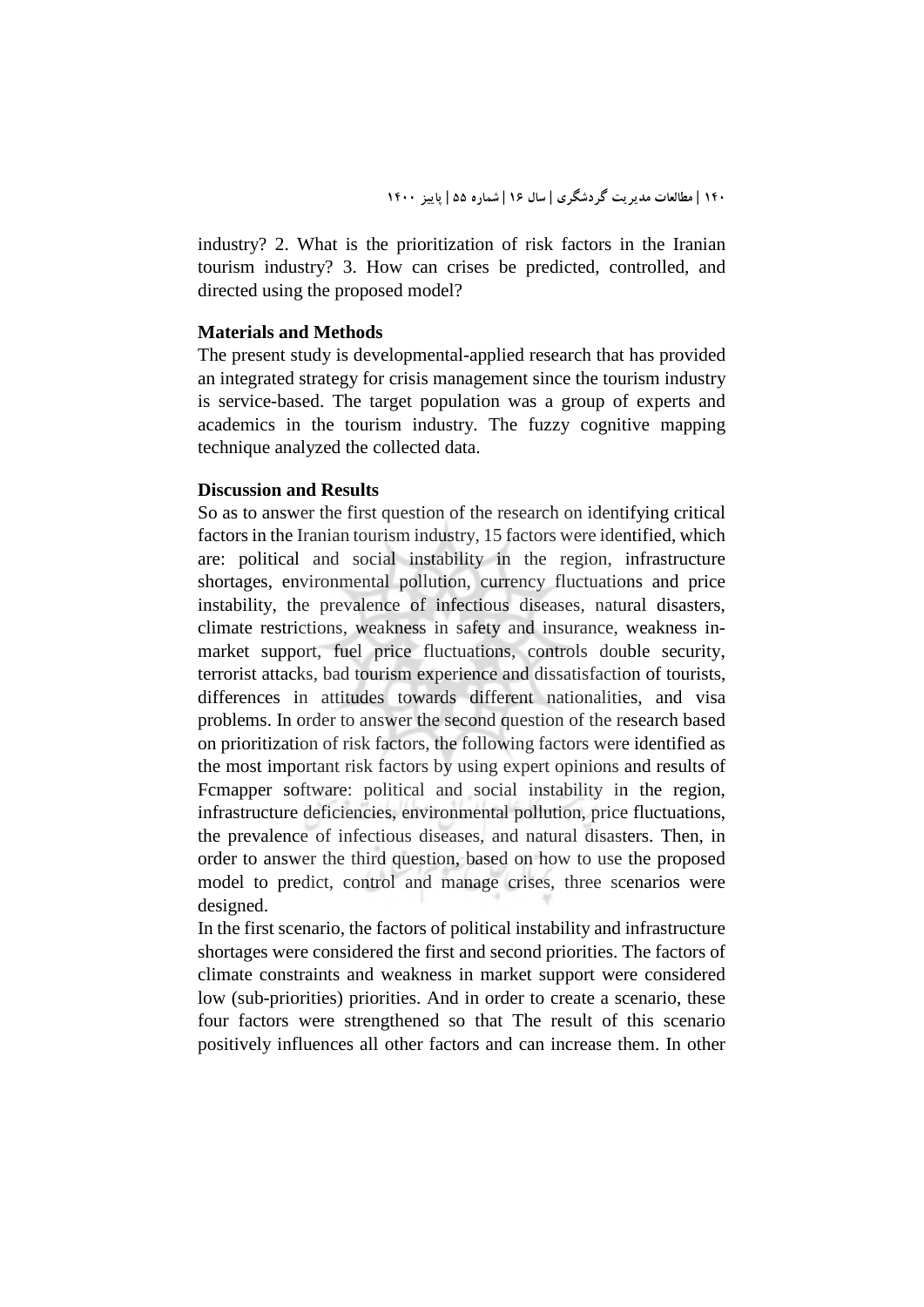## **فلاحتفتی و همکاران | 141**

words, if two critical factors with a high degree of priority are reduced, we can see a reduction in other factors, including double security control, dissatisfaction, and a bad tourism experience, which will boost travel demand. In the second scenario, the factor of natural disasters as a priority factor and visa problems as a factor of low priority (subpriority) are strengthened, which leads to an increase in other critical factors in tourism. In other words, the reduction of natural disasters can reduce the prevalence of diseases and illnesses, which in turn increases the health and safety of society. In the third scenario, the currency fluctuation factor as a priority factor and the weak market support factor as a low (second priority) factor are strengthened. The result of the scenario shows an increase in other critical factors in tourism, or on the other hand, a decrease in currency fluctuations and price instability, and a decrease in weak market support, will reduce fuel price fluctuations, which can lead to increased tourism demand and prosperity.

## **Conclusions**

The results of the scenario show lack of risk and threat understanding may be determinants that can weaken the image, reputation, and competitiveness of a country. Or also may have a decisive impact on the performance of a country from an economic point of view and especially the impact of services and infrastructure (transportation, etc.) or safety and security. Competitive advantage, image, reputation, service delivery, and cultural differences determine factors in developing an integrated risk management strategy. For example, safety and security are important factors that impact tourists' demand in the tourism industry. The response of different countries to various events depends on various factors, especially economic situation, governance model, readiness to deal with a crisis, international community response, and mass media and business culture.

Furthermore, it should be noted that tourism is an interdisciplinary industry that is intertwined with other sciences such as sociology, psychology, geography, and anthropology. In addition, management decisions must be made based on practical management and marketing practices. Practical and strategic approaches in crises and natural disasters in different countries and cultures can be different. As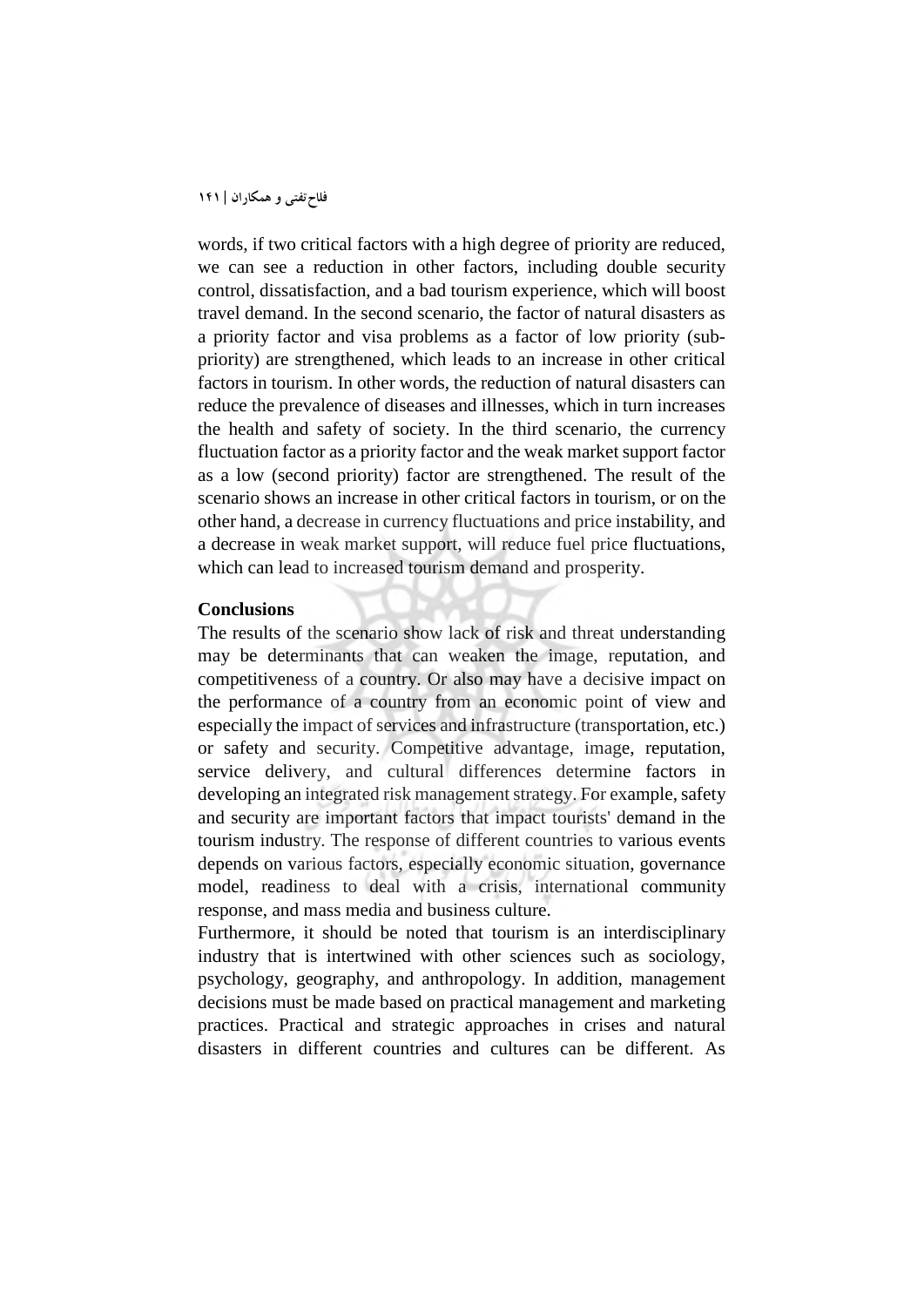Hofstede states, people with different cultures tend to have different management styles. Regarding the presented risk management model of COSO (2004) and identifying risk factors in the Iranian tourism industry, firstly, it is necessary to form a working group of experts and stakeholders in this industry. Then, the existing risks can be assessed by identifying the strengths, opportunities, weaknesses, and threats in this industry's internal and external environment and its consequences by prioritizing the identified risks. After designing a plan to deal with these threats and risks, management decisions can be made. Finally, continuous monitoring and review can be carried out. According to the feedback of management decisions and its operation mode, the tourism industry's crisis, sustainability, and continuity can be reduced.

**Keywords:** Crisis, Integrated Risk Management System, Fuzzy Cognitive Map.

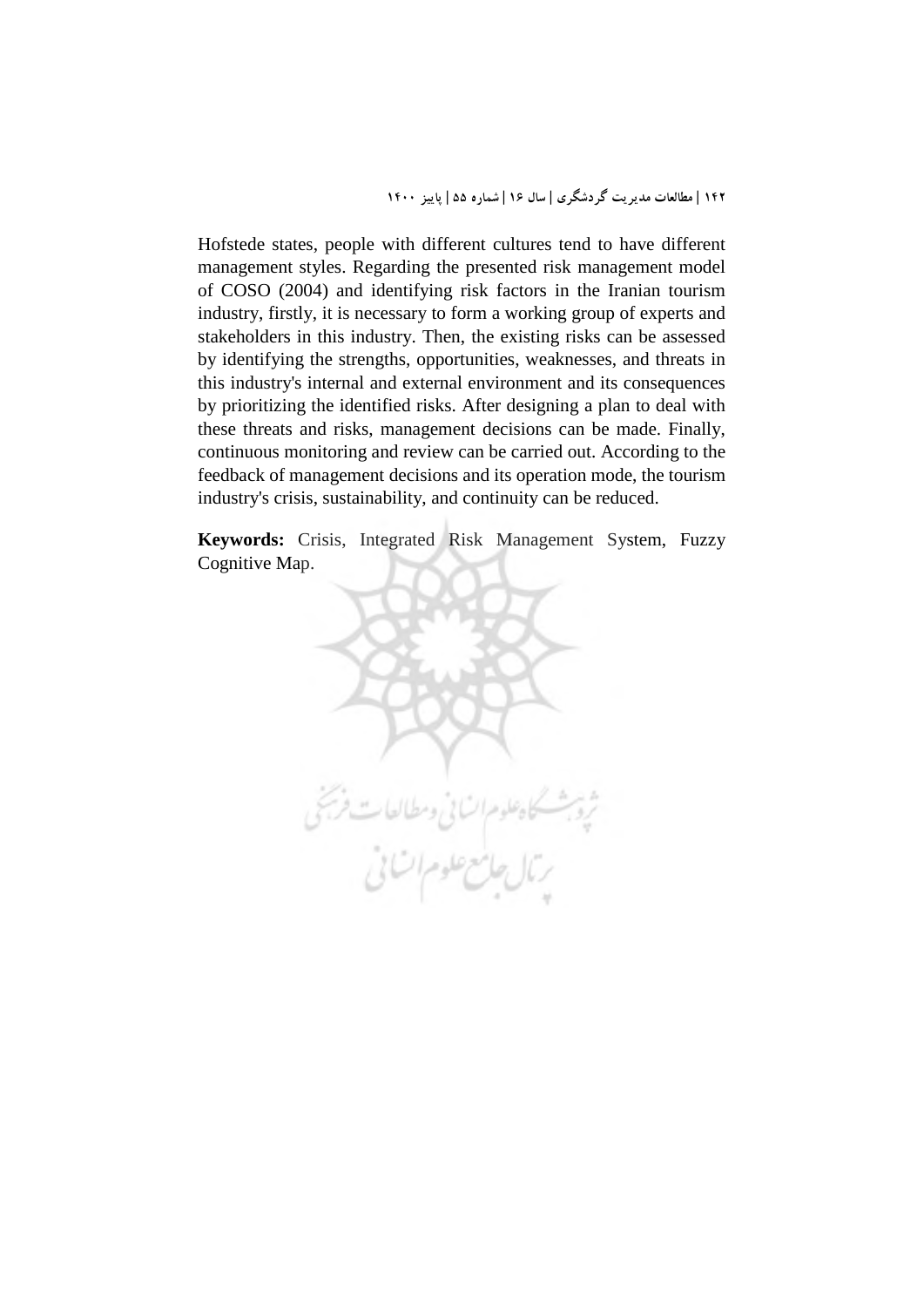**-- مطالعات مدیریت گردشگري--------- دوره ،16 شماره ،55 پاییز ،1400 143 -163 tms.atu.ac.ir DOI: 10.22054/TMS.2021.52911.2333**

ىقالە پژوهش

# **شناسایی و اولویتبندي عوامل ریسک و تدوین استراتژي ایران مدیریت آن در گردشگري**



## **چکیده**

شناسایی عوامل بحرانزا در صنعت گردشگري بهدلایل حوادث طبیعی - زیستمحیطی و سیاسی رد بسیاري از مقصـدهاي گردشـگري ضروري اساسي است و قرار گرفتن کشور ايران در منطقهٔ خاورميانه، و با احتمال زیاد وجود بحران در منطقه، تدوین یک اســـتراتژي ریســـک یکپارچه را در گردشـــگري اجتنابناپذیر کردهاست. پژوهش حاضرپژوهشی توسعهاي - کاربردي است ، کهبا درنظر گرفتن ماهیت خدماتی صنعت گردشـگری به تدوین راهبردی یکپارچه در برابر بحران پرداختهاست. جامعۀ آماری پژوهش را خبرگانی از صنعت گردشگري و دانشگاه تشکیل میدهند و در تحلیل دادهها، از تکنیک نگاشت شناختی ف ازي استفاده شد. مدل نهاییْ موثرترین عوامل بحرانزادر صنعت گردشگري ایران را به ترتیب بیثباتی سیاسی در منطقه، کاستی در زیرساختها، آلودگیهاي زیستمحیطی، نوسانات ارزي، شیوع امراض و بیماريهاي واگیردار، بلایاي طبیعی شـناسـایی شـد و ضـرورت اسـتفاده از یک اسـتراتژي یکپارچه مدیریت ریسـک در صـنعت گر دشگري پيشنهاد مي دهد.

**کلیدواژهها:** بحران، سیستم یکپارچه مدیریت ریسک، تکنیک نگاشت شناختی فازي (FCM(

**.**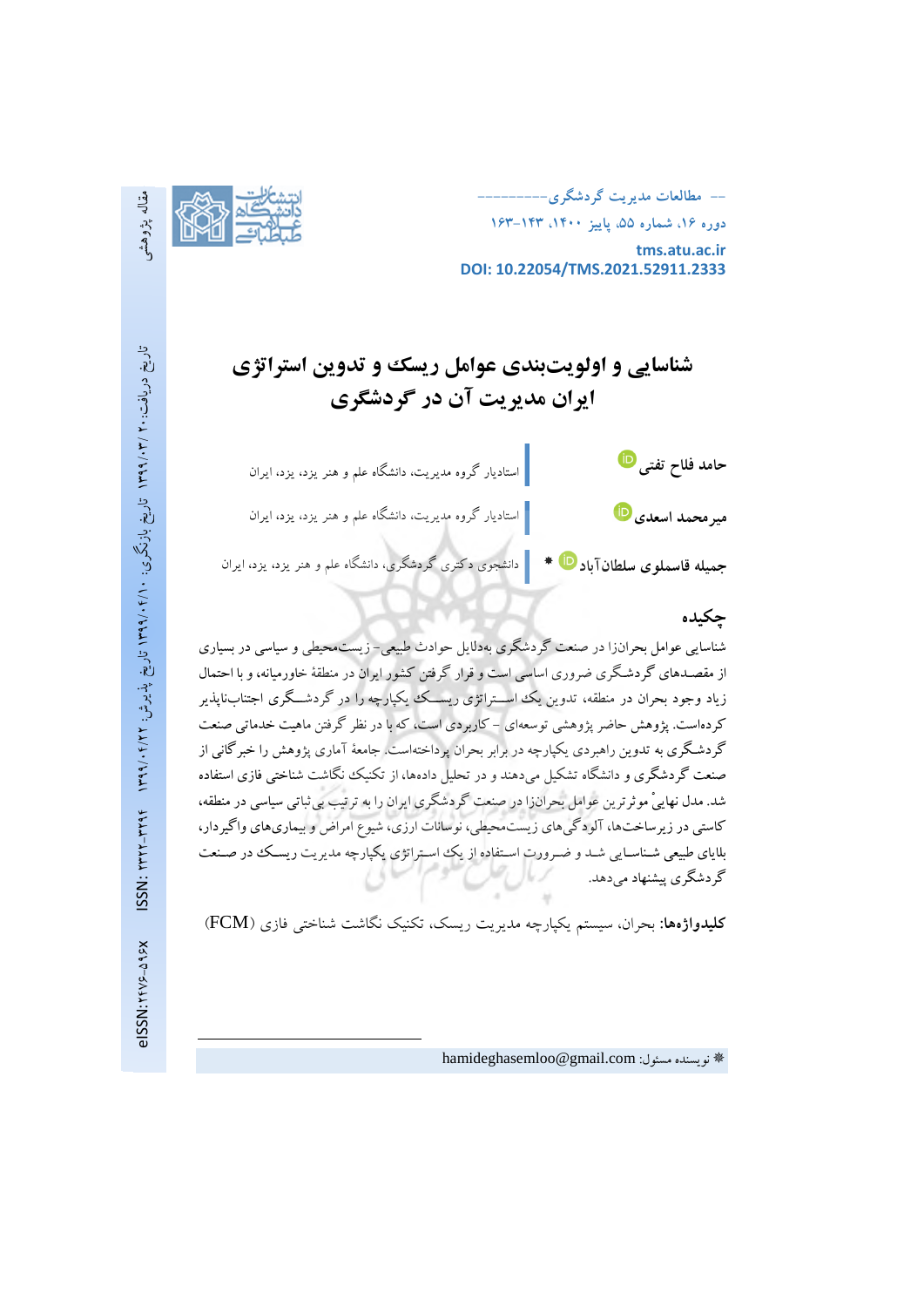## **مقدمه**

مدیریت استراتژیک بحرانها و بلایا یک عنصر اساسی در مدیریت توسعۀ پایدار گردشگري محسوب میشود (مایکولی و همکاران '، ۲۰۱۸). رشد بیسابقۀ صنعت گردشگری در چند سال گذشته و رقابت در سطح جهانیْ مقصدهای گردشگری را با چالش های جدیدی مواجه کردهاست (منصوري مؤید و سلیمانی، 1391). در شرایط امروز، بحرانها و مدیریت آنها مسئلهاي مهم تلقی میشود، که ارتباطاتی نیز با گردشگري و فعالیتهاي آن دارد و بهنظر میرسد که صنعت گردشگري با دارا بودن ویژگیهایی که آن را از دیگر صنایع جدا میسازد همواره در معرض بحرانهاي مختلف است، که این امر میتواند احتمال وقوع و میزان بروز بحران در این صنعت را شدت بخشد. این موضوع مستلزم استراتژي و مدیریت مناسب بحران است (یاوريگهر و همکاران، 1395).

ریچی ٔ (۲۰۰۴) برای افزایش مدیریت راهبردی یک مقصد با هدف کاهش خطر و افزایش آمادگی در هنگام وقایع منفی، پیشنهاد ترکیب نگرش خاص گردشگري با نظریهها و مفاهیم سایر رشتهها را مطرح میکند. حتی قبل از آن، مانینگ (۱۹۹۱) یادآور می شود که مدیریت بحران در توسعهٔ پایدار گردشگري بسیار مهم است. مدیریت بحران بهمعناي سوق هدفمند جریان پیشرفت امور به روالی قابل کنترل و انتظار برگشت امور در اسرع وقت، به شرایط قبل از بحران است (رضایی و بختیاری،۱۳۹۰)؛ همچنین فالکنر " (۲۰۰۱) ارزیابی ریسک را بهویژه یکی از مولفههاي اصلی فرآیند برنامهریزي مدیریت بحران معرفی کرده است. ازاینرو ، پیششرط لازم براي حفظ پایداري هم گردشگري و هم اقتصاد کلانْ رسیدن به یک رویکرد جامع و پیشگیرانه است (مایکولی و همکاران، ۲۰۱۸).

بهعقیدهٔ هیلز <sup>۴</sup> (۲۰۰۵)، یکی از ضروریات مدیریت بحران اتخاذ استراتژی انعطاف پذیری<sup>۵</sup> است یعنی در مراحل مختلف وقوع یک بحران میبایست از راهبرد متناسب باآن مرحلهاستفاده کرد. راهبرد کلی مدیریت بحران قبل از وقوعْراهبرد کنشی ،است یعنی مدیریت بحران بر آن است که با پیشبینی و پیشگیريْ از وقوع بحران جلوگیري کند و/ یا حجم آن را مهار کند و یا کاهش دهد. در حین بحران، راهبرد واکنشی پیشنهاد میشود

1

5 flexible strategy

<sup>1</sup> Mikulić et al.,

<sup>2</sup> Ritchie

<sup>3</sup> Faulkner

<sup>4</sup> Hills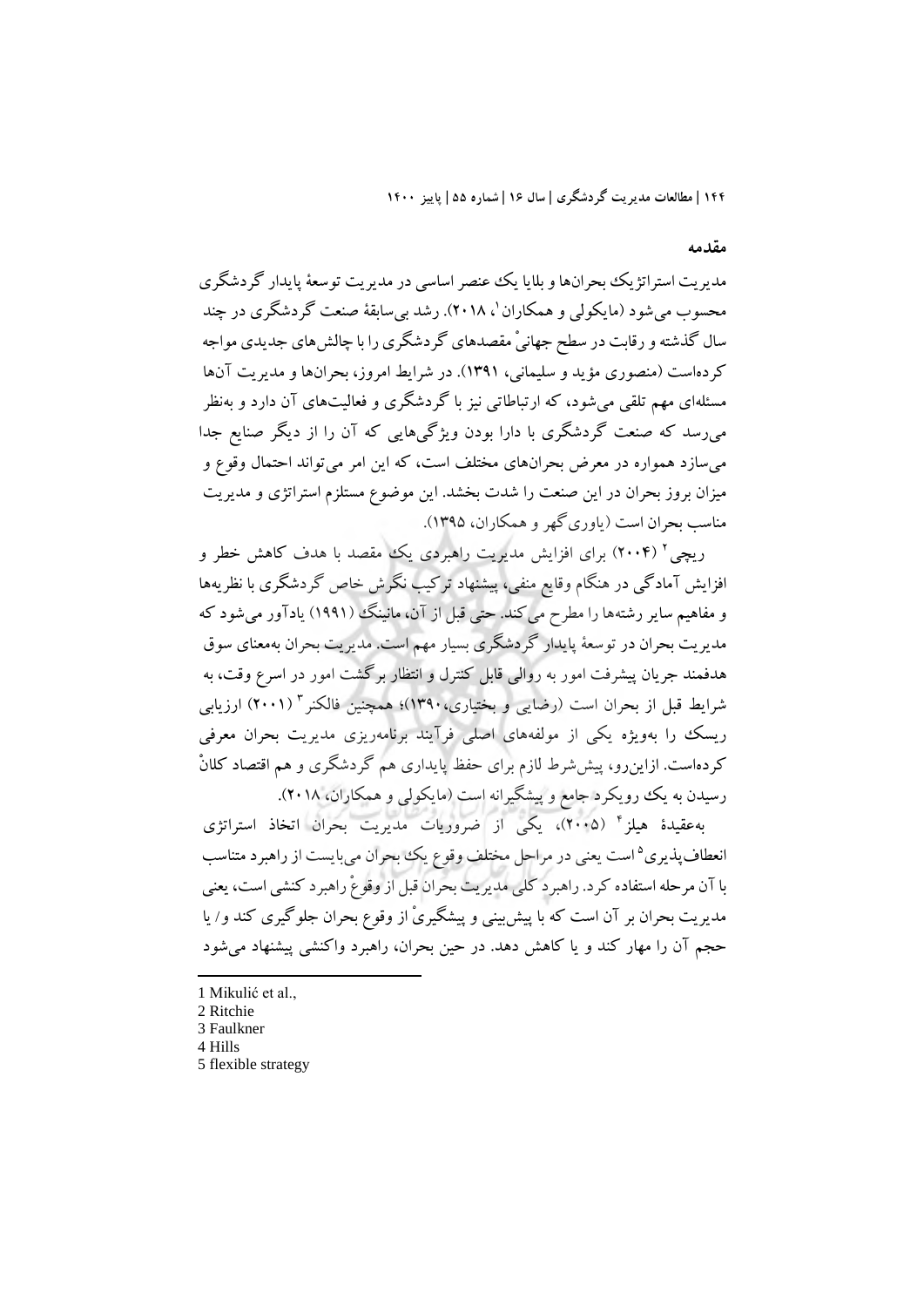یعنی بیش از هر چیزبر عملیات امداد و نجات پافشاري میشود و نهایتا براي مرحله پس از بحران، دو نوع راهبرد تعاملی و گزینشی پیشنهاد میگردد. راهبرد تعاملی بر تجربهاندوزي از بحرانهاي قبلی و برنامههاي مقابله با بحران تاکید دارد و راهبرد گزینشی براي مقابله با بحرانهایی است که احتمال وقوع آنها بیشتراست (رضایی و بختیاري، 1390). باتوجه به روشهاي مقابله با بحران و مدیریت آن در صنعت گردشگري ایران، این سؤالات اساسی مطرح میگردند: 1- عوامل ریسک در صنعت گردشگري ایران کداماند؟ 2- اولویتبندي عوامل ریسک در صنعت گردشگري ایران چگونه است؟ 3- چگونه با استفاده از مدل ارائه شده میتوان بحرانها را پیشبینی، کنترل و هدایت کرد؟

## **پیشینۀ پژوهش**

امروزه صنعت گردشگري بهعنوان یکی از مهمترین بخشهاي اقتصادي کشورها شناخته میشود. بررسیها نشان میدهد که تقاضاي گردشگري به عوامل مختلفی بستگی دارد، اما در میان این عوامل، ایمنی وامنیت ازبیشترین اهمیت برخوردارند. از طرفی ،عدم درك خطر و تهدید ممکن است عوامل تعیین کنندهای باشد که می تواند چهره، شهرت و رقابت پذیری را در یک کشور تضعیف کند و یا همچنین ممکن است تأثیر تعیین کنندهای بر عملکرد یک کشور از دیدگاه اقتصادي و به ویژه تاثیرگذاري بر عوامل خدمات و زیرساخت ها (حمل ونقل) و ایمنی و امنیت داشته باشد (وانهو '، ۲۰۰۶).

در مدل،های ارائهشدهٔ مدیریت بحران، مزیت رقابتی، تصویر، شهرت، ارائهٔ خدمات و تفاوتهاي فرهنگی عوامل تعیین کننده هستند. براي مثال، ایمنی و امنیتْ پارامترهایی هستند که در گردشگري بر تقاضاي گردشگران تأثير ويژهاي مي گذارند و پاسخ کشورهاي مختلف به این نوع رویدادها به عوامل مختلفی بستگی دارد، بهویژه به موقعیت اقتصادي، الگوي حاکمیت، آمادگی مقابله با یک وضعیت بحرانی، واکنش جامعه جهانی، رسانههاي جمعی و فرهنگ تجارت (کروچ و ریچی <sup>۲</sup>، ۲۰۰۳).

بیش از هر فعالیت اقتصادي، موفقیت یا شکست یک مقصد گردشگري به توانایی آن در تامین امنیت و فراهم سازي محیط امن براي بازدیدکنندگان وابسته است (یاوري گهر و

1 Vanhove

**.** 

2 Crouch & Ritchie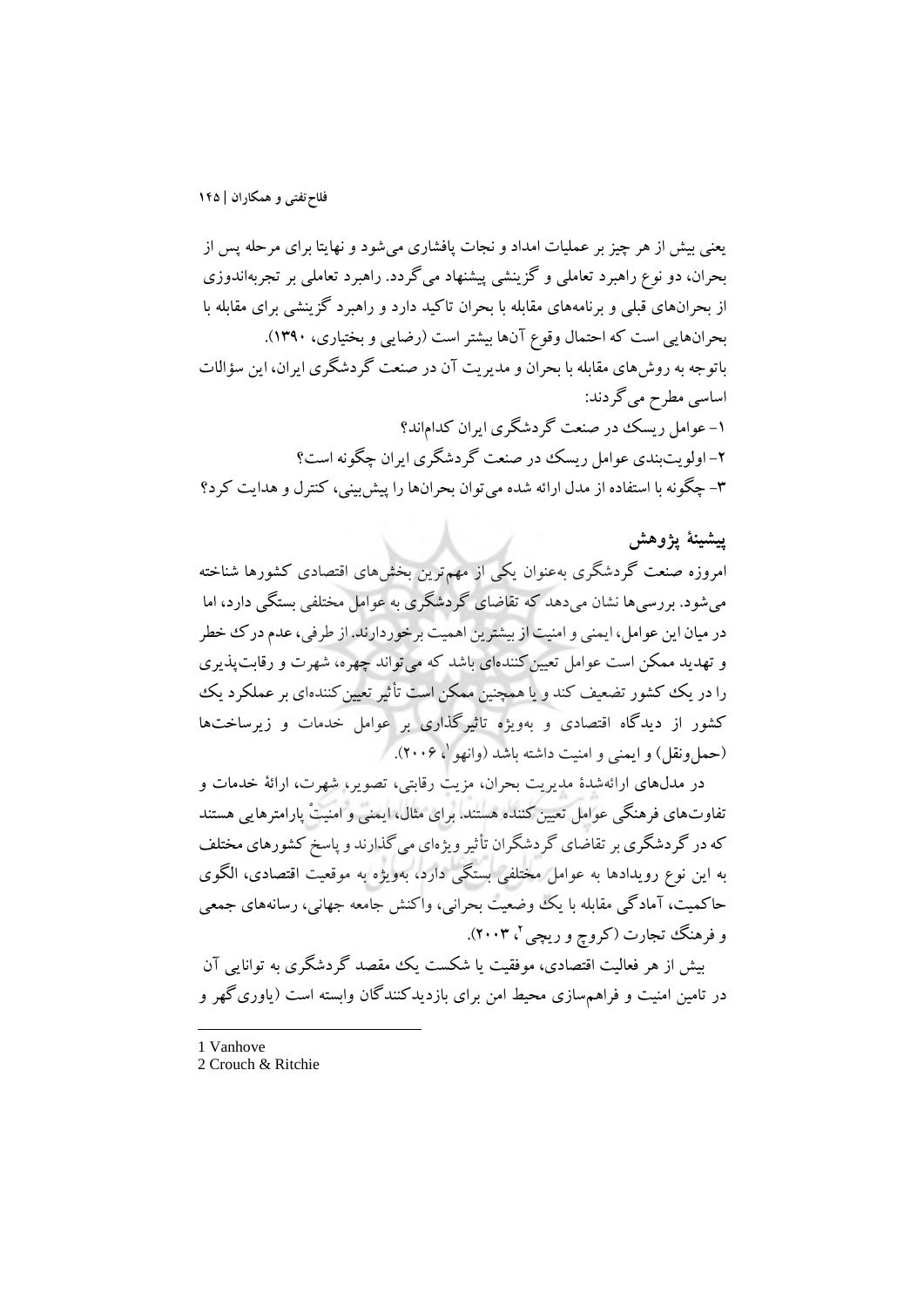همکار، 1395). تأمین امنیت مستلزممدیریت بلایاي طبیعی و حوادث انسانی همانند بیماري، اغتشاشات سیاسی، تنشهای نظامی و تروریسم است (ولو '، ۲۰۰۸). باتوجه به ارائهٔ این مطالب، چهارچوب اصلی بحرانها به ۳ دستهٔ عمده تقسیم می شود: - گروه اول: به مطالعات مربوط به دلایل رویدادهایی چون بحران و بلایاي طبیعی اشاره دارد؛ – گروه دوم: در مورد تاثیر بحران و بلایاي طبیعی بر روي اقتصاد، عملکرد گردشگري، خدمات و زیرساختها بحث میکند؛

، 1999). 2 - گروه سوم: در رابطه با نگرشها و پاسخهاي ذينفعان است (سونمز و همکاران دلوین " (۲۰۰۷) دو دسته از عوامل را بهعنوان منشاء ایجاد بحران معرفی میکند: بحرانهای طبیعی مانند زلزله، سیل و مانند آنها و بحرانهای انسانساخت که ناشی از عملکرد و/ یا طرح و نقشهٔ قبلی انسانها هستند. پارسونز ° (۱۹۹۶) طبقهبندی بحرانهای گردشگری را در قالب سه نوع بحران معرفی کرد: ۱) بحرانهای ناگهانی، که درواقع بهقدري سریع و بدون علائم هشداردهنده هستند که فرصت هیچ برنامهریزي براي رویارویی با آنها وجود ندارد؛ ۲) بحرانهاي پدیدار شده، درواقع سرعت وقوع آنها آهستهتر از گروه اول است و تا حدودي توانایی اقدامات لازم براي محدود كردن آثار مخرب آن وجود دارد؛ و )3 بحرانهاي ثابت، که ممکن است هفتهها، هاماه و یا هاسال زمان براي وقوع آنها نیاز باشد .

باتوجه به این مطالب، فالکنر براي ساختن مدل عمومی بحرانها و بلایا از یک رویکرد عمیق استقرایی استفاده میکند (فالکنر، 2001 ؛) و ریچی بر ضرورت رویکرد جامعترتاکید دارد (ریچی، 2004). برخی افراد که بهدنبال دلایل بحرانها و بلایا و نقش ذي نفعان در ، 2007). <sup>5</sup> رویدادها هستند غالبا از رویکرد مفهومی استفاده میکنند (پاراسکواس و ارندل برخی دیگر به تحقیقات ارزیابی ریسک ازطریق سوالات اولیه از ذي نفعان خاص، نمایندگان شرکت و دولتها، سیاست گذاران و برنامهریزان می پر دازند (ساندرز و همکاران ۴ ، ۲۰۰۳). علاوه بر این، رویکردهاي استراتژیک بحرانها و بلایاي طبیعی در کشورها و فرهنگهاي

1 Volo

-

- 2 Sonmez et al.,
- 3 Devlin
- 4 Parsons
- 5 Paraskevas & Arendell
- 6 Saunders et al.,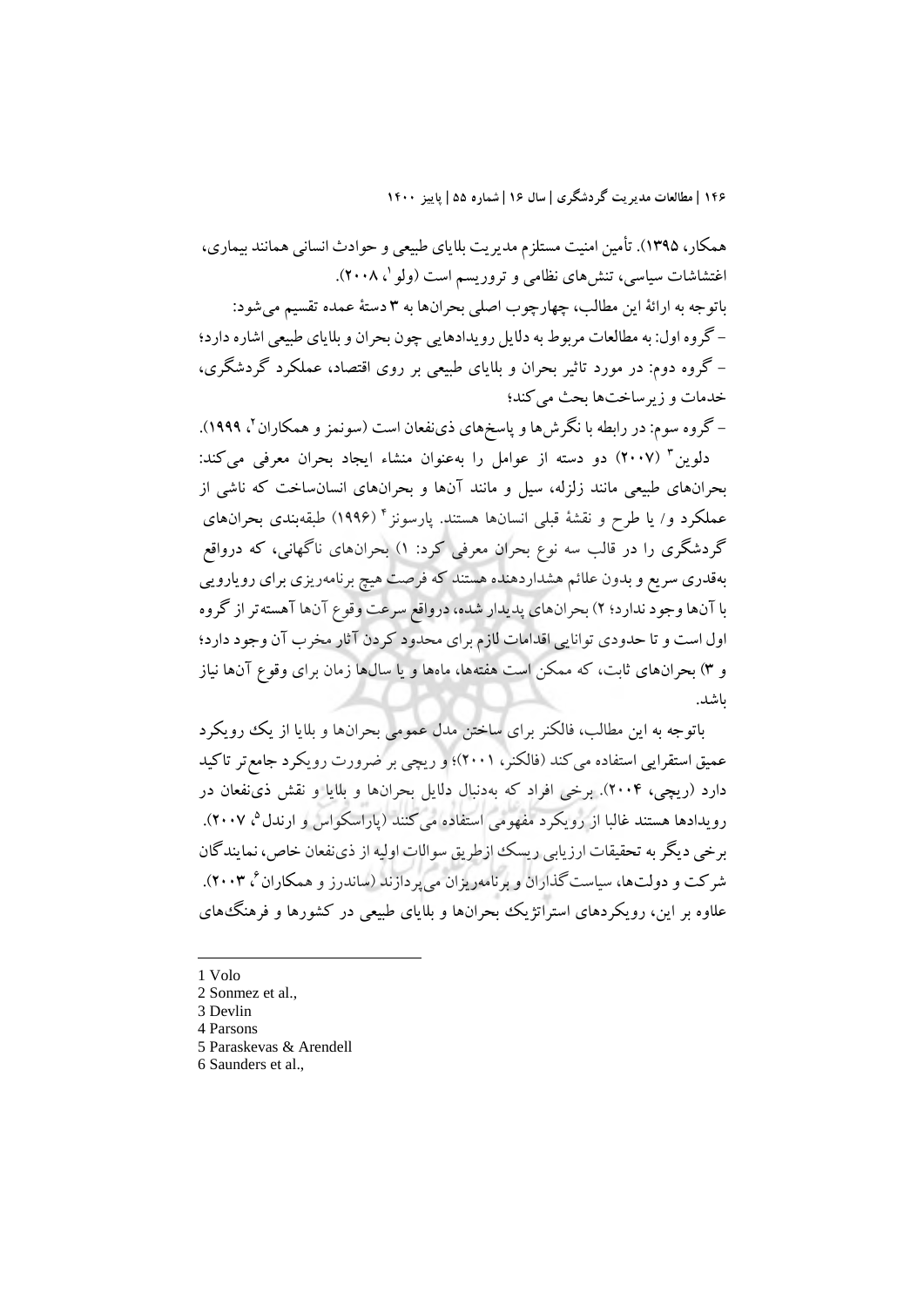مختلف میتواند متفاوت باشد. براي مثال ، فرهنگ شرقی به همان روشی که فرهنگهاي غربی واکنش نشان میدهند عمل نمی کنند و رویکرد سلسلهمراتبی فرهنگءای شرقی به فرآیند تصمیمگیری میتواند یک واکنش یا استدلال محکم و قوی باشد و بهطور کلی به همان روشی که در جوامع غربی عمل میشود اجرا نمیشود (فان و زیگانگ '، ۲۰۰۷).

همانطور که هافستد اظهار میدارد افراد با فرهنگهاي مختلف تمایل به داشتن سبکهاي مدیریتی متفاوت دارند. براي مثال ، میتوان به تفاوت واکنش مدیران امریکایی و مدیران چینی هنگام برخورد با وضعیت نامطمئن و نامشخص اشاره کرد ، که با داشتن فرهنگ اجتناب از عدم اطمینان بالا، مدیران چینی معمولاً فاقد روحیۀ ماجراجویی و احساس خطر هستند و از طرفی در شرایط عدم اطمینان کم، مدیران امریکایی به احتمال زیاد ریسک (خطر) را میپذیرند (فان و زیگانگ، 2007).

کاراگیانیز و همکاران ۲۰۰۶) از دیدگاه دیگری به طبقهبندی بحرانهایی که صنعت گردشگری را تهدید میکنند میپردازند و در طبقهبندی خود به تأثیر عامل انسانی اشاره می کنند و سه نوع بحران را معرفی می کنند که عبارتاند از: ۱) بدون دخالت انسان؛ ۲) با دخالت غیر مستقیم انسان؛ و ۳) با دخالت مستقیم انسان. سوآسمارز " (۲۰۰۷) میگوید بحرانهایی که صنعت گردشگري را تهدید میکنند یا طبیعی هستند، مانند سونامی و زلزله و طوفان و از این دست یا انسان $\omega$ اخت، مانند سقوط هواپیما و حملات تروریستی و جنگ و مانند آنها. عوامل بحرانزا در جدول شمارهٔ ۱ بهطور خلاصه نمایش داده شدهاست.

باتوجه به جدول 1 و عوامل شناساییشده در گردشگري از سال 2018 - ،2006 بررسی بیشتر این عوامل توسط خبرگان مورد توجه قرار گرفت.

رئال جامع علوم اتناني

- 1 Fann & Zigang
- 2 Karagiannis et al.,
- 3 Sausmarez

1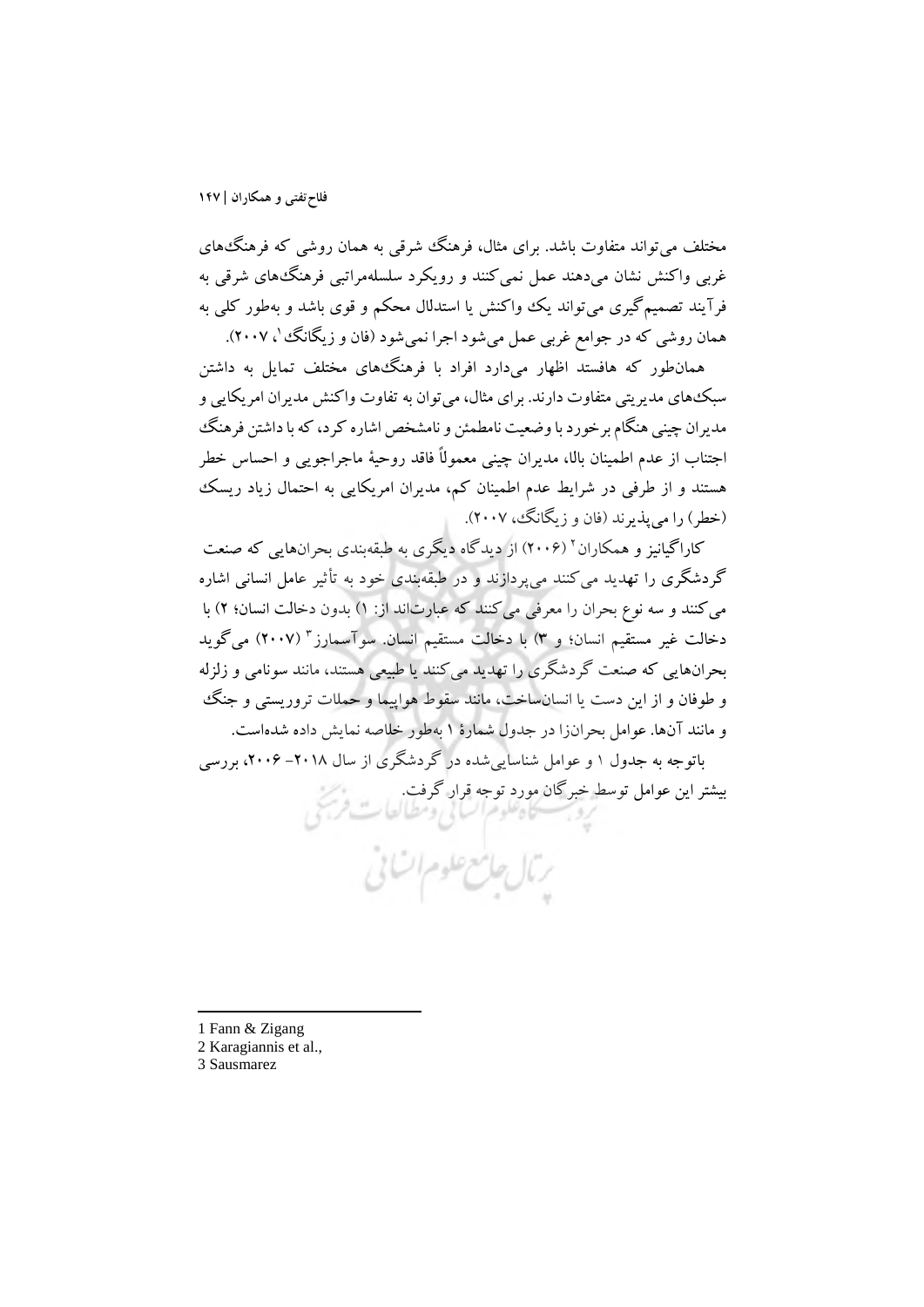| عوامل بحرانزا                                                                                                                                                                                                                            | نويسنده                                            | رديف |
|------------------------------------------------------------------------------------------------------------------------------------------------------------------------------------------------------------------------------------------|----------------------------------------------------|------|
| بيماري<br>اغتشاشات سياسي<br>تنشهای نظامی و تروریسم                                                                                                                                                                                       | ولو (۲۰۰۸)                                         |      |
| بدون دخالت انسان<br>با دخالت غير مستقيم انسان<br>با دخالت مستقيم انسان                                                                                                                                                                   | کاراگیانیز و همکاران<br>$(7 \cdot \cdot \epsilon)$ | ۲    |
| طبیعی شامل سونامی، زلزله و طوفان<br>انسانساخت مثل سقوط هواپيما، حملات تروريستي، جنگ و                                                                                                                                                    | سوأسمارز (٢٠٠٧)                                    | ٣    |
| بحرانهای طبیعی مانند زلزله، سیل و مانند آنها<br>بحرانهای انسان ساخت بهشکل تصادفی و عامدانه                                                                                                                                               | دلوين (٢٠٠٧)                                       | ۴    |
| آب و هواي بد<br>بلاياي طبيعي<br>شیوع امراض و بیماریهای واگیر<br>حملات تروريستي<br>بی ثباتی سیاسی و اجتماعی در منطقه<br>آلودگی زیستمحیطی<br>تجربهٔ بد گردشگري<br>قدرت پشتیبانی بازار<br>قیمت ارز<br>قيمت سوخت<br>گذرگاههای مرزی صعبالعبور | مایکولی و همکاران<br>$(Y \cdot \setminus \wedge)$  | ۵    |

**جدول .1 عوامل بحرانزا در صنعت گردشگري** 

**منبع: گردآوري محقق**

**بررسی عوامل بحرانزا در صنعت گردشگري ایران** 1- مشکلات ویزایی: تهیۀ ویزا چه براي گردشگران خروجی به مقصد کشورهاي اروپایی و چه براي گردشگران ورودي مشکلات عدیدهاي را بههمراه دارد. ۲- بلایای طبیعی: قرار گرفتن ایران بر روی خط زلزله و ضعف مدیریت که مانع از بروز سیل در مناطق مختلف نمیشود از بلایاي طبیعی نگرانکننده بوده و هست.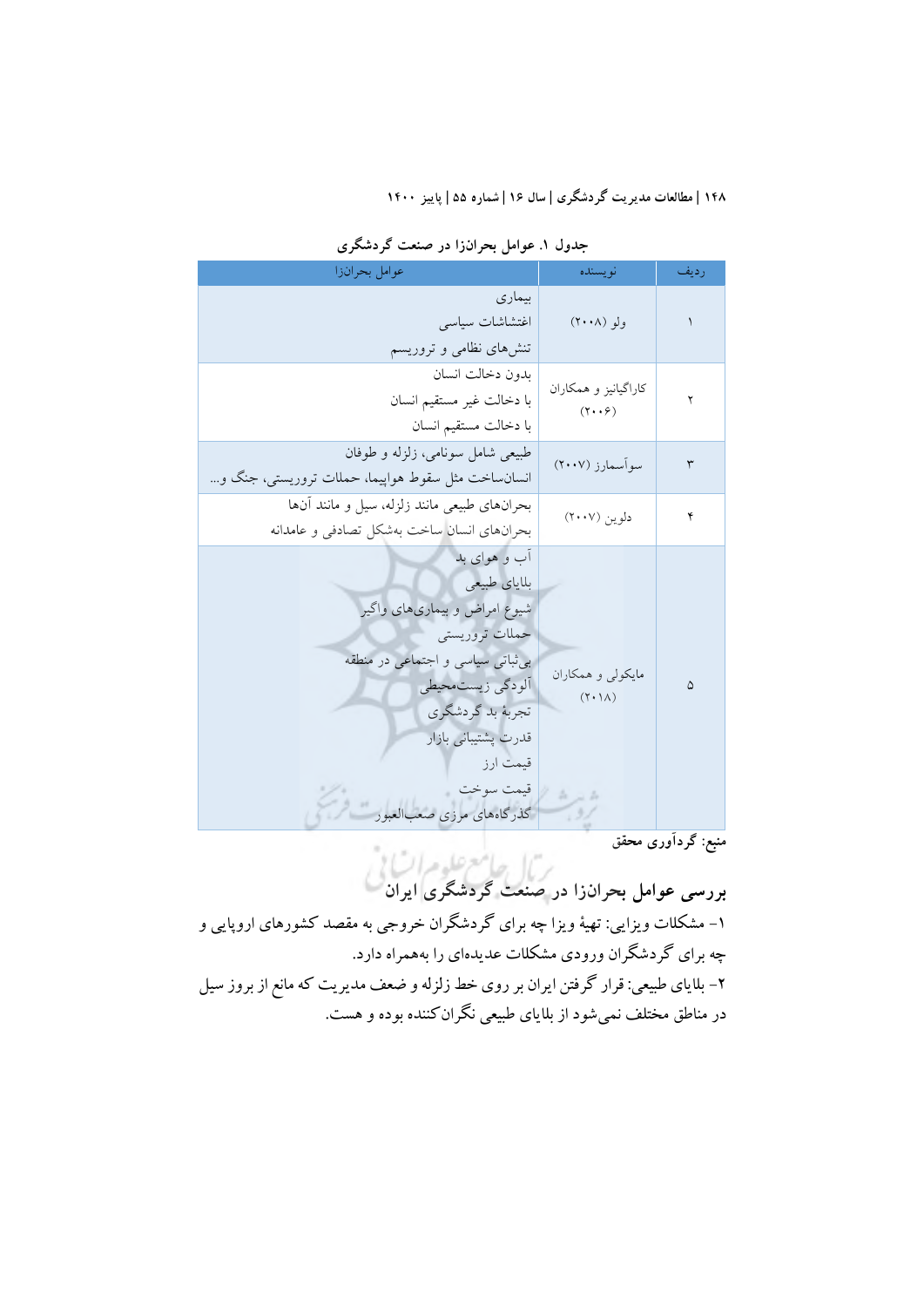3- تجرب ۀبد گردشگر ي و عدم رضایتمند ي گردشگران: ضعف در زیرساختها، ضعف در تبادل ارز، اغراق در تعارف و عدم صداقت فروشندگان و ارائه دهندگان خدمات باعث عدم اعتماد گردشگر به میزبان می شود. 4- ضعف در یا من ی و بیمه: ضعف در اعمال قوانین استاندارد بهداشت و سلامت کارکنان و گردشگران صنعت گردشگري و ضعف در زیرساختهاي بهداشتی چه در خود مقصدها و چه در بین راهیها. ۵- آلودگی،ای زیست محیطی: وجود ترافیک ناهنجار در شهرهای بزرگ و استفاده از سوختهاي فسیلی و دودزا در صنایع، باعث آلودگیهاي زیست محیطی در مقصدهاي گردشگري است. 6- کاستی در زیرساخت،ا ضعف در صنعت حمل ونقل هوایی و سایر انواع حمل ونقل اعم از زمینی، جادهاي، ریلی و دریایی. همچنین ضعف در زیرساختهاي اماکن اقامتی با میانگین قیمت مناسب در حد درآمد متوسط گردشگران داخلی. 7- حملات تروریستی در منطقه (عراق، افغانستان، سوریه و ...): که باعث نگرانیهاي فراوانی می شو د. 8- کنترل يها امن یتی مضاعف: گردشگران ورودي در مبادي ورودي کشور کنترل امنیتی میشوند و وارد کشور میشوند. ولی متاسفانه در بین راهها، شهرها، هتلها و ... مورد کنترل مضاعف قرار میگیرند، که این عامل نارضایتی را بههمراه دارد. ۹- تفاوت نگرش به ملیتهای مختلف: عل<sub>ی</sub>رغم بالا بودن فرهنگ ایرانی متاسفانه هنوز نگرش به ملیتها و رنگ پوست افراد همچنان معضلی مهم است. تفاوت نگاه به فرد اروپایی سفید پوست با نگاه به سیاهپوست افریقایی هنوز وجود دارد. ۱۰ - محدودیتهای اقلیمی: وجود فصل پر کار <sup>۱</sup> و فصل کم کار <sup>۲</sup>نشان از وجود محدودیتهای اقلیمی است که با معضل ضعف در زیرساختها عامل بحرانزا محسوب میگردد. -11 یش وع امراض و بیمار يهاي واگیردار: انواع بیماريهاي واگیردار در سالهاي اخیر از سارس و آنفولانزاي مرغی، تب برفکی و .... تا کرونا و احتمال سرایت سریع آن همیشه باعث نگرانیهاي فراوانی براي مقصدهاي گردشگري بوده و هست.

1 High Season

**.** 

2 Low Season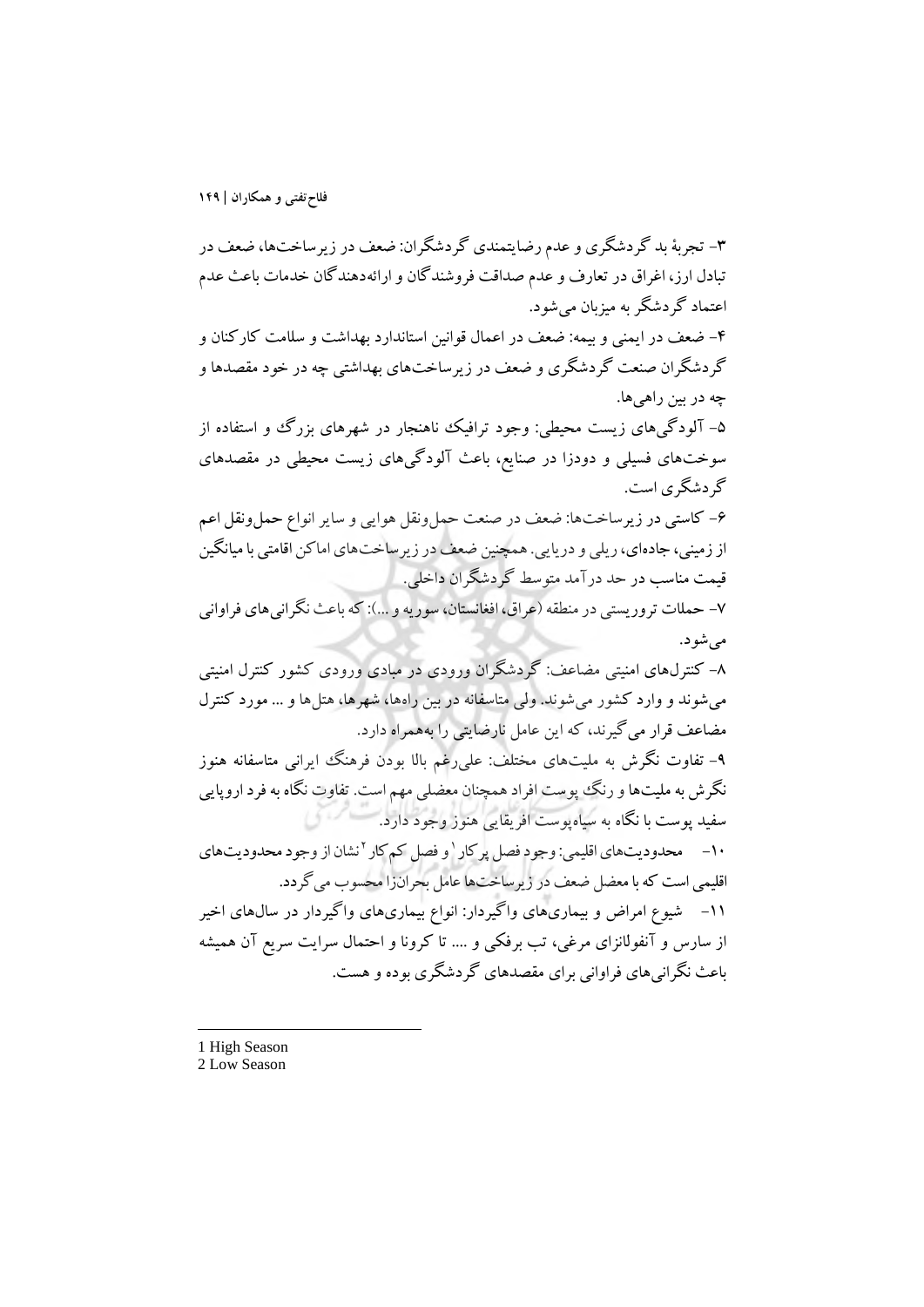-12 یب ثبات یس ی اس یو اجتماع یدر منطقه: وجود جنگ در منطقه (عراق، افغانستان، سوریه و ....) باعث مهاجرتهاي بیرویه از این کشورها به سایر کشورها شده نشاناست که دهندة بیثباتی پیامد جنگ در منطقه است.

۱۳- نوسانات ارزی و بی ثباتی قیمتها: اعمال تحریمهای متوالی علیه ایران از طرف امریکا و متحدانش باعث نوسانات شدید ارزي و بیثباتی قیمتها و فشار مضاعف بر مردم شدهاست، که حذف احتمال سفر در سبد خانوار را منجر میشود.

-14 متیقنوسانات سوخت: نوسانات قیمت سوخت در ارتباط با سایر هاي ضعف زیرساختی بهعنوان عاملی براي حذف احتمال سفر از سبد خانوار میگردد.

-15 ضعف در قدرت پشتیبانی بازار (قدرت خر دی گردشگران): وجود نوسانات ارزي و درآمد متوسط رو به پایین در سطح جامعه، باعث افت قدرت خرید میگردد.

پس از بررسی و تعدیل عوامل در جدول شماره 2 ، عوامل و موانع بحرانزا در توسعه صنعت گردشگري عبارتاند از:

| عوامل                                      | شمار ه   |
|--------------------------------------------|----------|
| مشكلات ويزايي                              |          |
| بلاياي طبيعي                               | ۲        |
| تجربهٔ بد گردشگری و عدم رضایتمندی گردشگران | ٣        |
| ضعف در ايمني و بيمه                        | ۴        |
| آلودگیهای زیست محیطی                       | ۵        |
| $A \supset A$<br>کاستی در زیرساختها        | ۶        |
| حملات تروريستي                             | $\vee$   |
| كنترل هاى امنيتى مضاعف                     | Λ        |
| تفاوت نگرش به ملیتهای مختلف                | ٩        |
| محدوديتهاى اقليمي                          | ۱.       |
| شیوع امراض و بیماریهای واگیردار            | ۱۱       |
| بی ثباتی سیاسی و اجتماعی در منطقه          | ۱۲       |
| نوسانات ارزی و بی ثباتی قیمتها             | $\gamma$ |
| نوسانات قيمت سوخت                          | ۱۴       |
| ضعف درقدرت يشتيباني بازار                  | ۱۵       |

**جدول 2 . عوامل بحرانزا در صنعت گردشگري ایران باتوجه به نظرات خبرگان**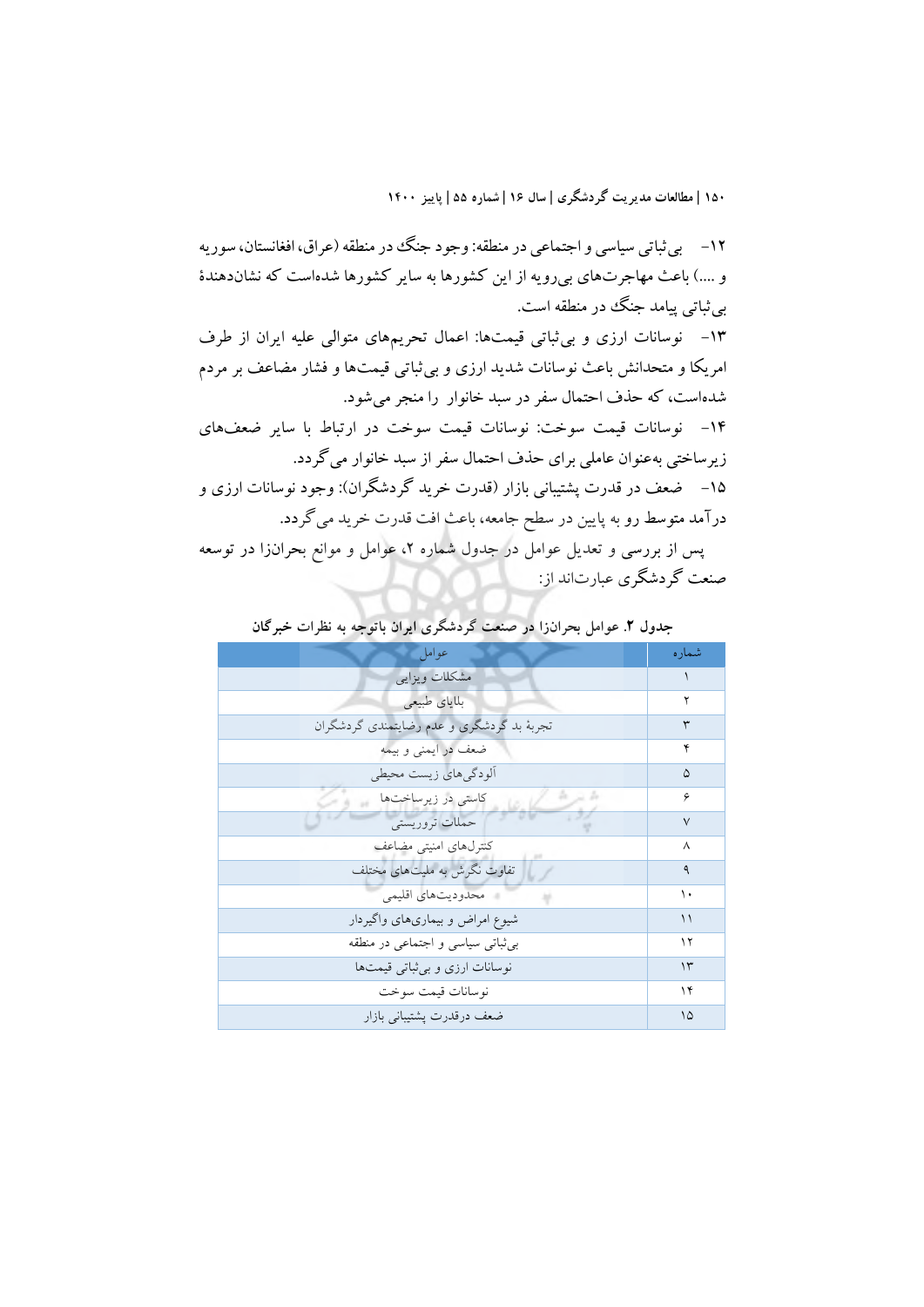**1 مدل پیشنهادي فرآیند یکپارچه مدیریت ریسک** چارچوب پیشنهادی کاسو<sup>۲</sup> (۲۰۰۴)، فرآیند شناسایی ریسک، تعیین کمیت و مدیریت خطرات در سطح مقصدهاي گردشگري را ارائه میکند. بهطورکلی ارزش اصلی یک رویکرد یکپارچه برای مدیریت ریسک این است که تصمیم سازان را قادر میسازد تا تصویر بزرگی از تمام خطراتی که یک مقصد در معرض آن قرار دارد را ببینند و همچنین روابط موثرتر بین انواع خاص از خطرات را ارزیابی کنند.



پس ازتعیین مکانیزم IRM، یک ارزیابی ریسک مقدماتی براي صنعت گردشگري اجرا می شود و نقاط قوت، ضعف، فرصت و تهدید (SWOT۳) را شناسایی می کنند و از جنبههاي اقتصادي، اجتماعی، فناوري، حقوقی، سیاسی و زیستشناسی مجموعهاي از بارزترین خطراتی که ممکن است بهطور سالانه بر صنعت گردشگری تأثیر بگذارند بررسی می شود. در مرحلهٔ بعد، با مراجعه به اسناد توسعهٔ ملی، برنامهها و اقدامات گردشگري، مقالات دانشگاهی و تشکیل کارگروه بررسی اسناد و مستندات توسط خبرگان به تدوین استراتژي اقدام میگردد.

- 1 Integrated Risk Management
- 2 Coso

1

3 Strength, Opportunity, Weakness, Treat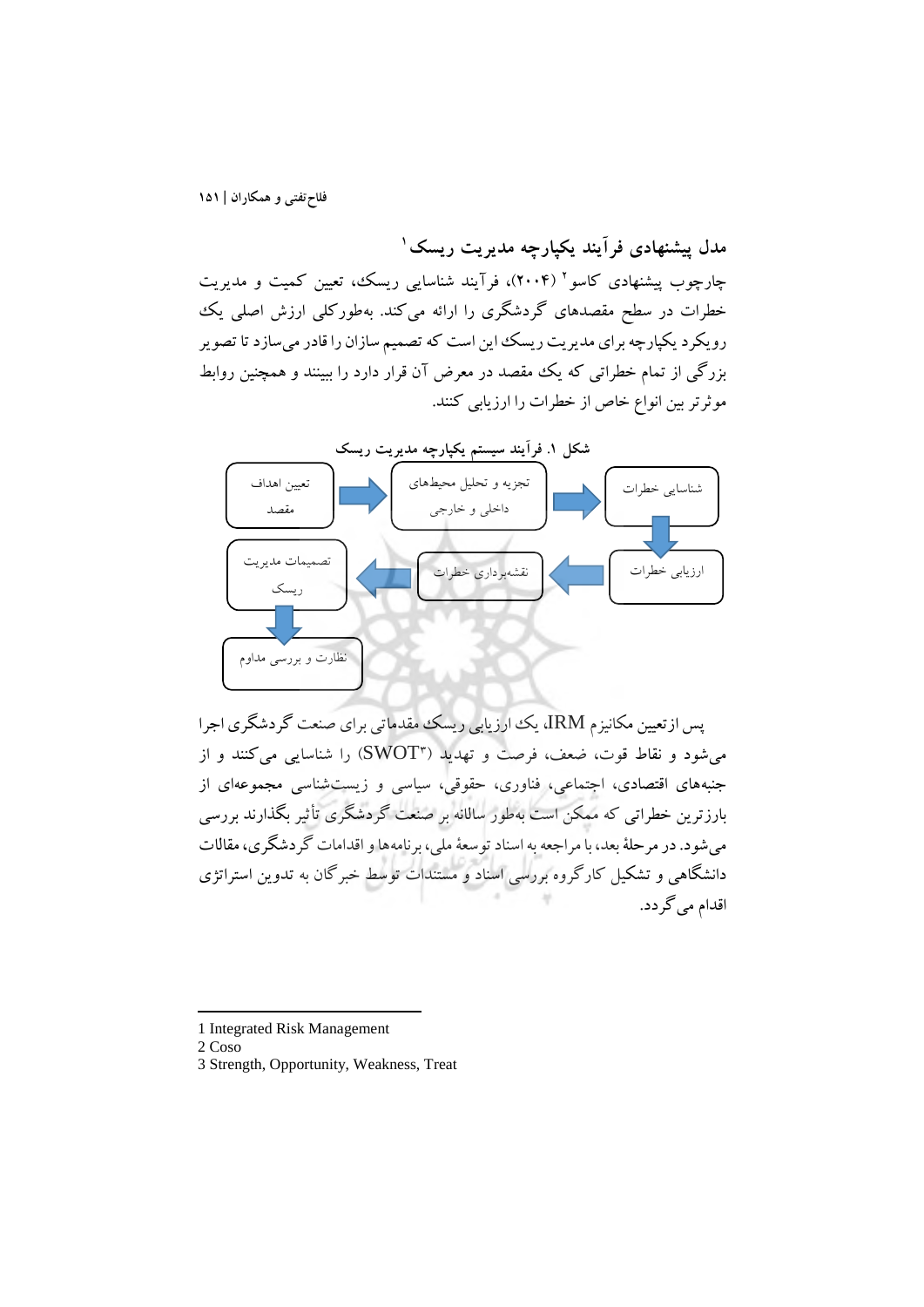**روششناسی**

نوشتار حاضر از منظر تحقیقی، توسعهای ـ کاربردی است که شیوهٔ انجام آن بهصورت تحلیلی ـ تبیینی است . جامعۀ آماري پژوهش را در مجموع 15 نفر ( 6 زن و 9 مرد) از خبرگان 5صنعت ( نفر با سابقۀ بیش از 6 سال فعالیت در زمینۀ هتلداري، بومگردي، رستورانداري و مدیریت دفاتر خدمات گردشگري) وکارشناسان وزارت میراث فرهنگی و گردشگري 5( نفر با تحصیلات دکتري و کارشناسی ارشد در زمینه جغرافیا و برنامهریزي توسعۀگردشگري شهري و بازاریابی با بیش از 5 سال سابقه سرپرستی یا مدیریت در پژوهشکدههاي میراث فرهنگی و گردشگري کشور)، و همچنین استادان دانشگاهی ( 5 نفر استادیار و استاد تمام با سوابق بیش از 7 سال تدریس در زمینههاي مختلف گردشگري) تشکیل دادند، که میانگین سنی آنها بین 46-53 سال و 53-69 سال بود. اطلاعات به دو روش کتابخانهاي و میدانی (مصاحبه) گردآوري شدند. براي بررسی روایی عوامل بحرانزا در صنعت گردشگري و موانع توسعۀ گردشگري پرسشنامۀ نیمهساختارمند در قالب 10 سؤال بهصورت مقايسۀ زوجي تهیه گردید و در اختیار خبرگان قرار گرفت. بررسی و اولویتبندي عوامل بحرانزا تاییدي بر روایی پرسشنامه بود. سپس بهمنظور بررسی پایایی عوامل بحرانزا در پژوهش، پرسش نامهٔ مذکور در ۳ نوبت در اختیار خبرگان قرار گرفت که پس از بررسی و تعدیل تأیید گردید. از طرفی نتایج بررسی عوامل بحرانزا و موانع توسعۀ گردشگری مستخرج از جدول یک، همسو با نظرات خبرگان (جدول دو) بهدست آمد که تاییدي بر روایی و پایایی پژوهش است.

**نگاشت ادراکی فازي(**FCM **(**

روش محاسباتی نرم براي مدل کردن سیستمهاست. FCM ها حقایق، اشیا و فرآیندها را به ارزشها، سیاستها و اهداف ارتباط میدهند و چگونگی انجام اعمال متقابل و نحوة عملکرد حوادث پیچیده را پیش گویی می کنند و به سوالات پر معنای "چه می شود ... اگر؟" پاسخ میدهند (2009 ,Jose(. باکمک FCM ، تصویري کلی از روابط بین عوامل موفقیت نشان داده میشود و تأثیر  $\mathrm{CSF}$  ها بر اهداف سازمان مورد ارزیابی قرار میگیرد. نگاشت ادراکی، گرافی حاوي 2 عنصر اصلی مفاهیم و ارتباطات علّی است. مفاهیمْ تحت عنوان متغیرها و ارتباطات علّی بهعنوان روابط میان متغیرها بازنمایی می شوند.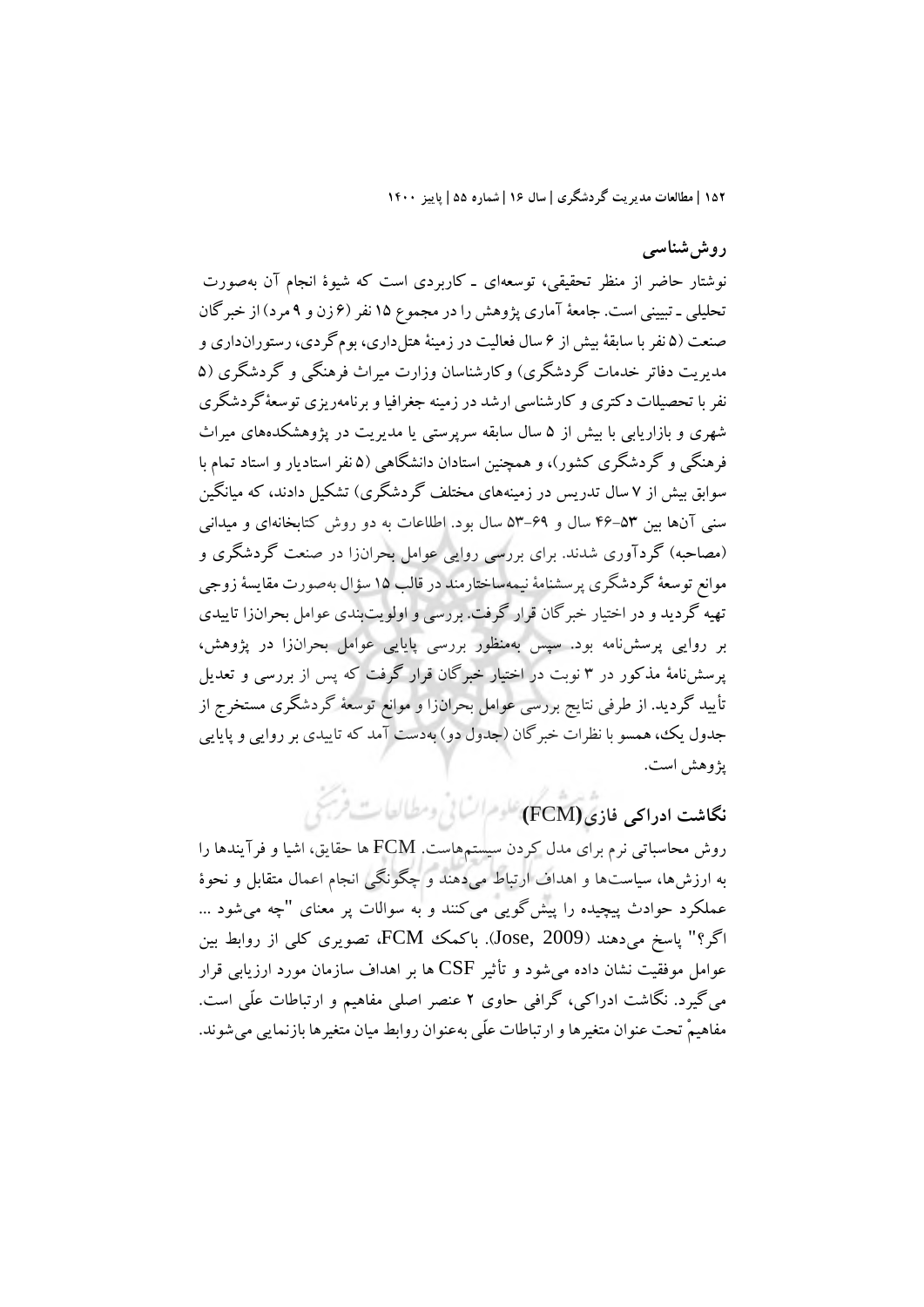اگر بین دو متغیرْ رابطه مستقیم (مثبت) باشد، افزایش یا کاهش در متغیر علت، موجب تغییري در همان جهت (افزایش یا کاهش) در متغیر معلول خواهد شد. اگر رابطه معکوس (منفی) باشد، تغییري که متغیر علت پیدا میکند درجهت عکس بر متغیر معلول اعمال میشود. لذا باتوجه به کیفی بودن حیطۀ نگاشت ادراکی و ازسويدیگر بادرنظرگرفتن توان کمّیسازي منطق فازي، "کاسکو" نگاشتادراکی فازي با وزنهاي فازي را در سال 1986 معرفی میکند (1986 ,Kosko(. برمبناي تعریف وي، FCM نمودار گرافیکی هدایتشده با هدف نمایش روابط علت و معلول میان عوامل است که رابطۀ میان هر جفت عامل در این مدل با عددي در بازة [ 1تا 1 -] مشخص میشود. یعنی اگر قواعد نگاشتهاي ادراکی با هر عددي بین صفر و یک (یا بین 1- و 1) سنجیده شود یا از کلمات وزنی استفاده شود، نگاشتهاي ادراکی به نگاشتهاي ادراکی فازي تبدیل میشوند. در این مدل، پویایی یک سیستم به وسیله شبیهسازي تعاملات بین مفاهیم و عوامل موجود در آن نمایش داده میشود. این مدل براي نمایش هر دو نوع دادة کمّی و کیفی مورد استفاده قرار میگیرد (2007 ,Rodriguez(. ایجاد یک مدل FCM نیازمند وروديهایی است که از تجارب و دانش افراد خبره در موضوع مورد نظر بهدست میآید. بنابراین در این مدل، تجارب انباشتهشدة افراد یا دانش موجود در حوزهاي که مدل براي آن ترسیم شدهاست یکپارچه یم شودو بر مبناي آنهاروابط علت و معلولی میان عوامل تشکیلدهندة سیستم شکل می گیرد (Alizadeh et al., 2007).

از جمله روشهاي ساخت FCM، کمترین فاصله است. همچنین از روشهاي یادگیري برای آموزش آن استفادهٔ زیادی شدهاست. یادگیری FCM بهوسیلهٔ تنظیم دقیق روابط علّی اولیه یا قدرت وزن یال هاي آن با کمک الگوریتمهاي یادگیري شبکههاي عصبی مصنوعی یا الگوریتمهاي فراابتکاري صورت میگیرد. ارزش بهکارگیري این مدل زمانی بهخوبی درک می شود که مدیران بتوانند تغییرات راهبردی خود را بهوسیلهٔ آن آزمایش و نتایج تغییرات مفاهیم مدل را مشاهده کنند. شبیهسازي و تحلیل نگاشت ادراکی فازي و طراحی سناریوهاي مختلف این امکان را به مدیران و کارشناسان میدهد تا بتوانند به سوالاتی مانند سوالات زیر پاسخ دهند که: راههاي مختلف دستیابی به هدف مشخص کداماند؟ مهمترین و کلیديترین عوامل مفاهیم در دستیابی به اهداف چیست؟ کدامیک از راهها ي دستیابی به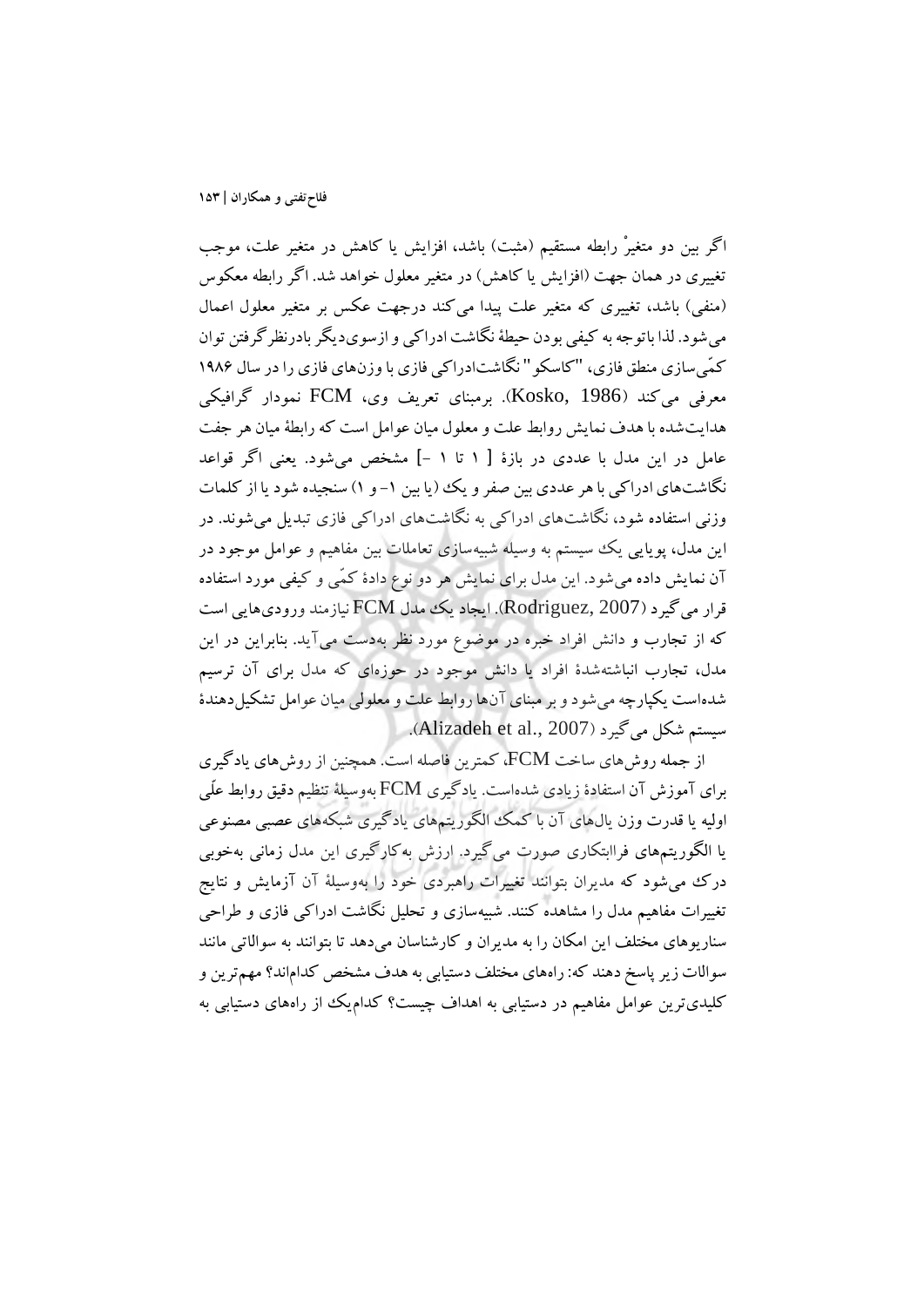اهداف میان کارشناسان داراي بالاترین میزان باور در رابطه با امکانپذیري است؟ .(Axelrod, 1976)

گام اول: تعیین عوامل موجود در مسئله: ابتدا عوامل بحرانزا و موانع توسعهٔ گردشگری ایران شناسایی و سپس با استفاده از نظرات خبرگان تعدیل شدند و پارامترهایی به آن افزوده گردید. در این مرحله، عوامل ' موجود در مسئله در جدول ۳ مشخص می شود.

| عوامل                                      | شماره          |
|--------------------------------------------|----------------|
| مشكلات ويزايى                              | F1             |
| بلاياي طبيعي                               | F <sub>2</sub> |
| تجربهٔ بد گردشگری و عدم رضایتمندی گردشگران | F <sub>3</sub> |
| ضعف ايمنى وبيمه                            | F4             |
| آلودگیهای زیست محیطی                       | F <sub>5</sub> |
| كاستى در زيرساختها                         | F <sub>6</sub> |
| حملات تروريستي                             | F7             |
| كنترل هاى امنيتى مضاعف                     | F8             |
| تفاوت نگرش به ملیتهای مختلف                | F <sub>9</sub> |
| محدوديتهاى اقليمي                          | F10            |
| شیوع امراض و بیماریهای واگیردار            | F11            |
| بی ثباتی سیاسی و اجتماعی در منطقه          | F12            |
| نوسانات ارزی و بی ثباتی قیمتها             | F13            |
| نوسانات قيمت سوخت                          | F14            |
| ضعف درقدرت پشتیبانی بازار                  | F15            |
|                                            |                |

**جدول 3. عوامل بحرانزا در صنعت گردشگري ایران و موانع توسعۀ گردشگري**

گام دوم: تعیین روابط حاکم بین عوامل با مقایسهٔ زوجی آنها انجام میگیرد؛ گام سوم : تعیین ماتریس مقایسه زوجی به طیف فازي تبدیل میگردد؛ گام چهارم: ماتریس تصمیم دیفازی تشکیل میدهیم؛ گام پنجم: ماتریس تصمیم نهایی را تشکیل میدهیم، که در این مرحله، ماتریس تصمیم نهاییِ حاصل از نظرات خبرگان وارد نرمافزار FCMapper میشود. این نرمافزار، وزنها و روابط علت و معلولی را تعیین می کند؛

1 Factors

**.**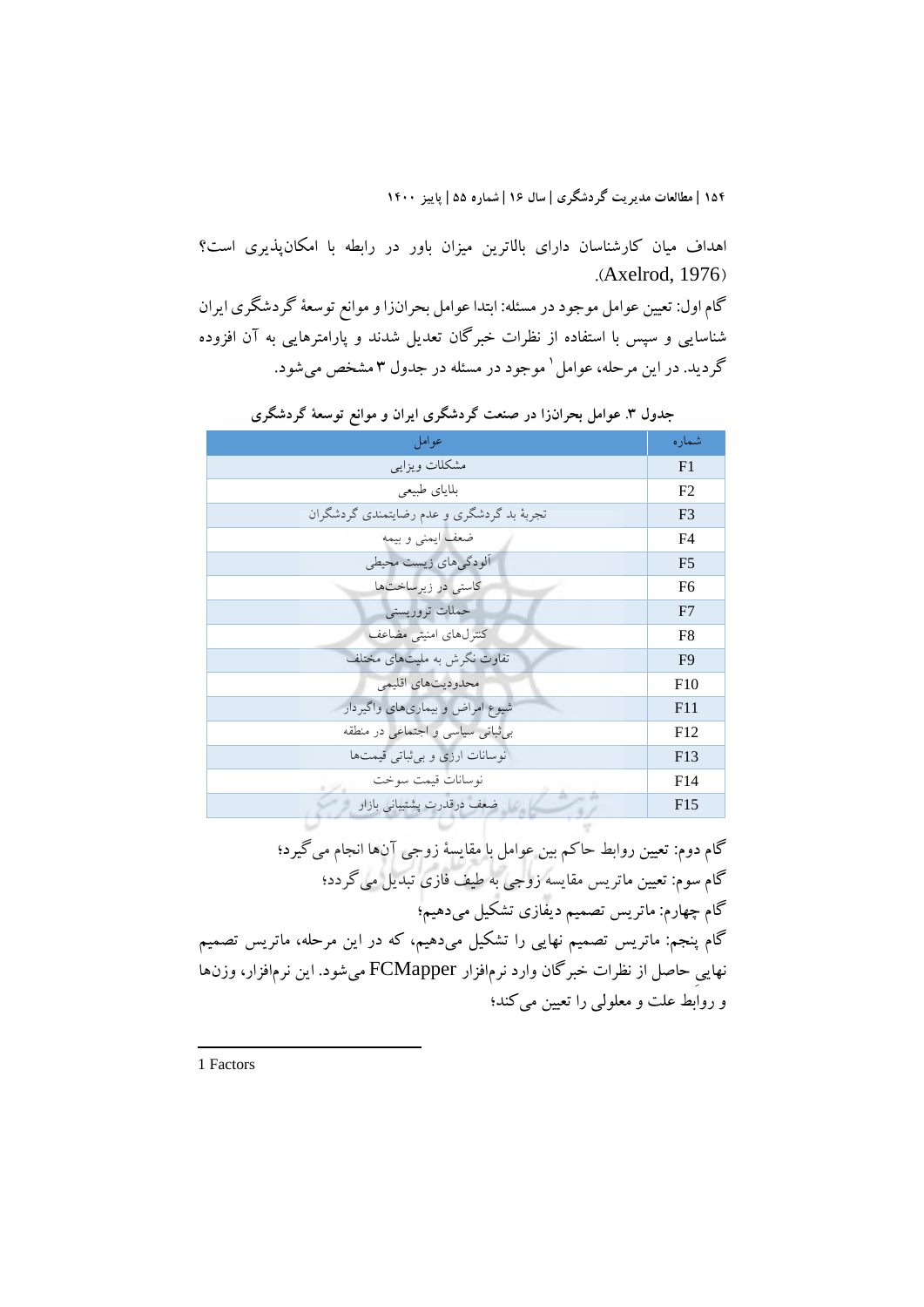**فلاحتفتی و همکاران | 155** 

گام ششم: نرمافزار Pajek با استفاده از خروجی نرمافزار FCMapper ، نقش ۀ شناختی فازي را رسم میکند.

در نقشهٔ شناختی فازی، عوامل بحرانزا در شکل ۲ قابل مشاهدهاست. با توجه به شکل ۲ این نقشه دارای ۱۵ گره و ۲۰۵ کمان است. گرهها بیانگر عوامل بحرانزا در صنعت گردشگري ایراناند و کمانها روابط بین گرهها را نشان میدهند. در این نقشه ، تمامی روابطی که بین عوامل وجود دارند مستقیم و دو طرفهاند .



**شکل 2. نقشه شناختی فازي**

**یافتههاي تحقیق**

نتایج عوامل بحرانزا در صنعت گردشگری ایران باتوجه به درجهٔ تأثیرپذیری و تاثیرگذاری و مرکزیت عوامل اجراي مدل FCM در جدول 4 با توجه اند. ارائه شده به جدول 4، عوامل مندرج در جدول ۵ به ترتیب دارای بیشترین درجهٔ مرکزیت هستند.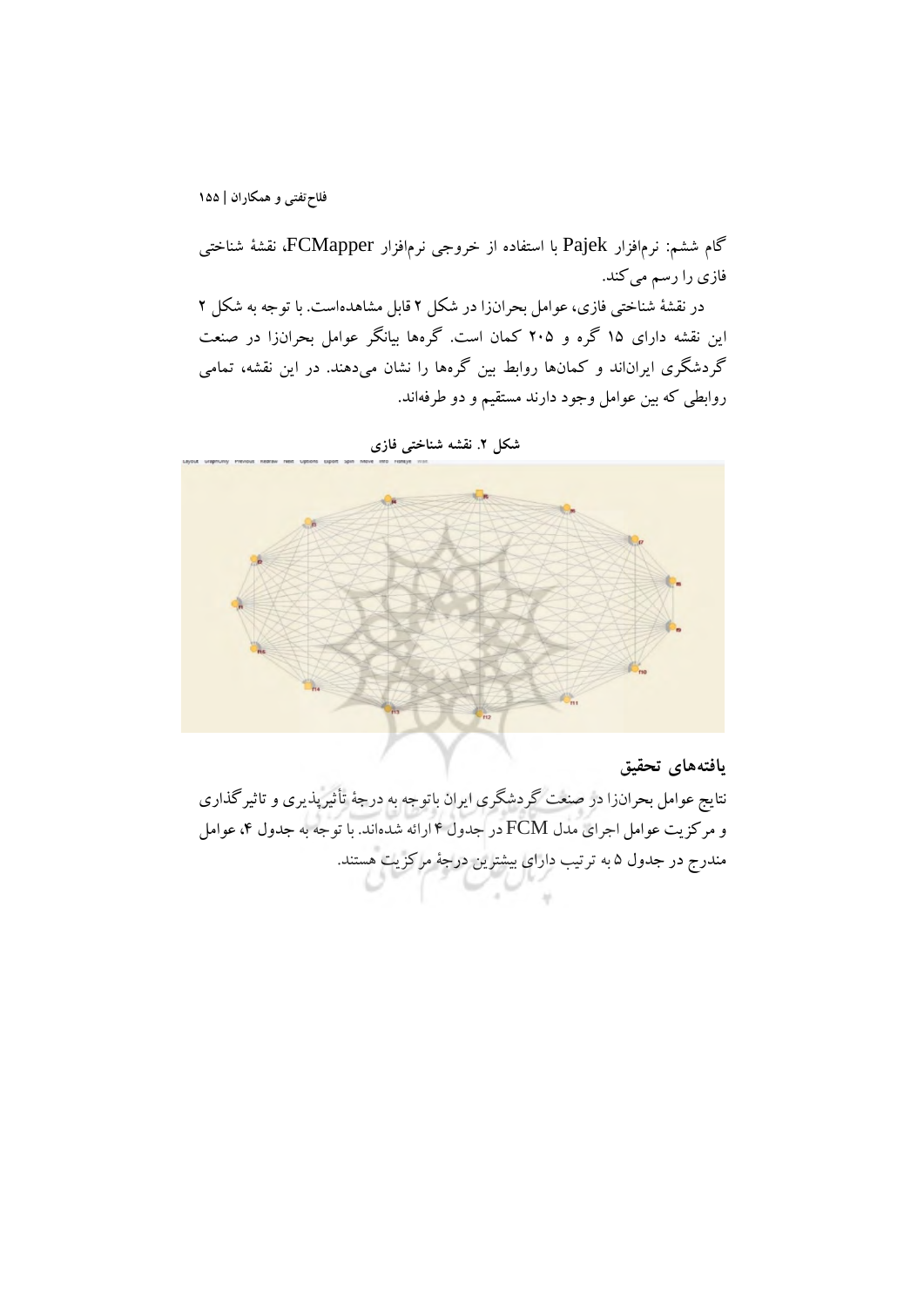| أمفاهيم        |                          | درجهٔ اولویت گیرنده فرستنده درجهٔ مرکزیت درجهٔ تأثیرپذیری درجهٔ تاثیرگذاری |                      |  |   |
|----------------|--------------------------|----------------------------------------------------------------------------|----------------------|--|---|
| F1             | 9/0.                     | Y/Y                                                                        | $\cdot$ No           |  |   |
| F2             | $\Lambda/\Delta$         | $\lambda/\Upsilon\Delta$                                                   | 19/10                |  |   |
| F <sub>3</sub> | $\Delta/\cdot \cdot$     | $V/\Delta$                                                                 | $17/\Delta$          |  |   |
| F4             | $V/V\Delta$              | $\Lambda/\Delta$                                                           | 18/10                |  |   |
| F <sub>5</sub> | 9/80                     | $\land N\Delta$                                                            | $\mathcal{N}$ .      |  |   |
| F <sub>6</sub> | $\Lambda$ /99            | 9/80                                                                       | 18/14                |  | ١ |
| F7             | $\Delta/\Delta$ .        | $\Lambda/\cdot \cdot$                                                      | 17/0.                |  |   |
| F <sub>8</sub> | 0/N                      | $\mathcal{A}/\mathcal{A}$                                                  | $1F/N\Delta$         |  |   |
| F <sub>9</sub> | $9/$ .                   | $9/$ .                                                                     | 17/44                |  | ١ |
| F10            | 9/0                      | $V/\cdot$                                                                  | 19/0.                |  | ١ |
| F11            | $\Lambda/\Upsilon\Delta$ | $\land N\&$                                                                | $\mathcal{W}/\cdots$ |  |   |
| F12            | $\Lambda/\Delta$ .       | 1.70                                                                       | $1/\sqrt{0}$         |  | ١ |
| F13            | 1.70                     | $V/\cdot$                                                                  | 1V/Y <sub>0</sub>    |  |   |
| F14            | $V/Y$ $\Delta$           | V/99                                                                       | 10/79                |  |   |
| F15            | 9/0.                     | $9/$ .                                                                     | 10/0.                |  |   |

**جدول 4. درجه تاثیرگذاري و تأثیرپذ ری ي و مرکزیت عوامل**

| جدول ۵. اولویتبندی عوامل بحرانزا در صنعت گردشگری ایران براساس بیشترین درجهٔ مرکزیت |  |
|------------------------------------------------------------------------------------|--|
|------------------------------------------------------------------------------------|--|

| عوامل                                           | شمار ه   |
|-------------------------------------------------|----------|
| بی ثباتی سیاسی و اجتماعی در منطقه (F12)         |          |
| کاستی در زیرساختها (F6)                         | ۲        |
| آلودگیهای زیست محیطی (F5)                       | ٣        |
| نوسانات ارزی و بی ثباتی قیمتها (F13)            | ۴        |
| شیوع امراض و بیماریهای واگیردار (F11)           | ۵        |
| بلاياي طبيعي (F2)                               | ۶        |
| محدوديتهاى اقليمي (F10)                         | $\vee$   |
| ضعف در ايمني و بيمه (F4)                        | ٨        |
| ضعف در قدرت پشتیبانی بازار (F15)                | ٩        |
| نوسانات قيمت سوخت (F14)                         | ١.       |
| كنترل هاى امنيتى مضاعف (F8)                     | ۱۱       |
| حملات تروریستی (F7)                             | ۱۲       |
| تجربهٔ بد گردشگری و عدم رضایتمندی گردشگران (F3) | $\gamma$ |
| تفاوت نگرش به ملیتهای مختلف (F9)                | ۱۴       |
| مشكلات ويزايي (F1)                              | ۱۵       |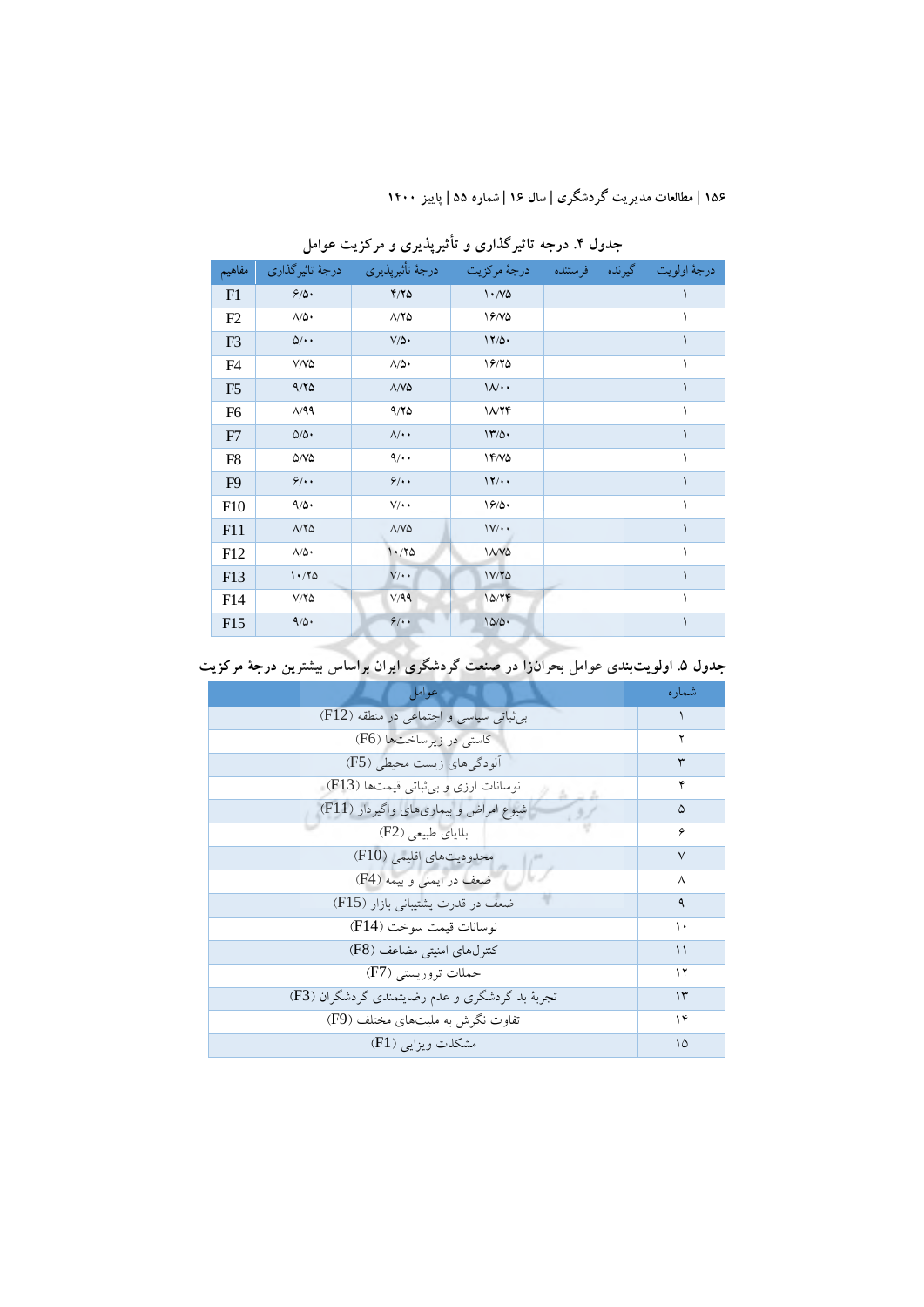گام هفتم: سناریوسازي (تحلیل دادهها): در سناریوسازي بایستی به این نکته توجه داشت که با چه سناریویی میتوانیم به تغییر در عواملی برسیم که بیشترین میزان تأ ریث را بر مدیریت ریسک در صنعت گردشگري ایران داشته باشند. جدول (۴) اطلاعات مربوط به سناریوسازي را نشان می،دهد. باتوجه به رابطهٔ تنگاتنگ عوامل بحرانزا در صنعت گردشگري ایران، تضعیف یا تقویت یک عامل بهطور مستقیم بر روی عوامل دیگر تأثیر می گذارد. سناریوی اول براساس شکل شماره 3 تنظیم گردید.

|                | $\overline{A}$              | B                              | .c       | D                                              | E                    | F                        | G                        | H              |                     |                   | $\mathsf{K}$               |                        |
|----------------|-----------------------------|--------------------------------|----------|------------------------------------------------|----------------------|--------------------------|--------------------------|----------------|---------------------|-------------------|----------------------------|------------------------|
|                | domestic tourism            |                                |          |                                                |                      |                          |                          |                |                     |                   |                            |                        |
| $\overline{2}$ |                             |                                |          |                                                |                      |                          |                          |                |                     |                   |                            |                        |
|                | SelectScene                 | $\overline{3}$                 |          | calculate selected                             |                      | <b>Compare Scenarios</b> |                          |                |                     |                   |                            | % of Variables Changed |
|                | <b>Number of Iterations</b> | 15                             |          | <b>Scenario</b>                                |                      |                          |                          |                |                     |                   |                            | Scenario 3             |
| 5              | <b>Concepts</b>             | <b>No Changes</b><br>(Scene 1) | Scene 3  | Results -<br>No<br><b>Changes</b><br>(Scene 1) | Results -<br>Scene 3 |                          | Scenario 3<br>Scenario 1 |                | Positive<br>Changes | strength<br>(pos) | <b>Negative</b><br>Changes | strength (neg)         |
| 6              | f1                          | 1.00                           |          | 0.99                                           | 0.985915             |                          | 0.00002430               | 5              | f1                  | 4                 |                            |                        |
| $\overline{7}$ | f2                          | 1.00                           |          | 0.999735                                       | 0.999736             |                          | 0.00000070               | $\overline{5}$ | f2                  | $\Delta$          |                            |                        |
| $\bf{8}$       | f3                          | 1.00                           |          | 0.999441                                       | 0.999442             |                          | 0.00000089               | 5              | f3                  | $\Delta$          |                            |                        |
| $\overline{9}$ | f4                          | 1.00                           |          | 0.999794                                       | 0.999795             |                          | 0.00000055               | 5              | f4                  | $\Delta$          |                            |                        |
| 10             | f <sub>5</sub>              | 1.00                           |          | 0.99984                                        | 0.99984              |                          | 0.00000043               | 5              | f5                  | 4                 |                            |                        |
| 11             | f6                          | 1.00                           | 1        | 0.999903                                       |                      |                          | 0000370                  | $\overline{1}$ | f7                  | 4                 |                            |                        |
| 12             | f7                          | 1.00                           |          | 0.999662                                       | 0.999663             |                          | 0.00000083               | 5              | f8                  | 4                 |                            |                        |
| 13             | f8                          | 1.00                           |          | 0.999875                                       | 0.999875             |                          | 0.00000034               | 5              | f9                  | 4                 |                            |                        |
| 14             | f9                          | 1.00                           |          | 0.997509                                       | 0.997515             |                          | 0.00000656               | 5              | f11                 | 4                 |                            |                        |
| 15             | f10                         | 1.00                           | 1.000000 | 0.999075                                       |                      |                          | 0009250                  |                | f13                 | 4                 |                            |                        |
| 16             | f11                         | 1.00                           |          | 0.999840                                       | 0.999841             |                          | 0.00000043               | 5              | f14                 | 4                 |                            |                        |
| 17             | f12                         | 1.00                           | 1.000000 | 0.999964                                       | 1.000000             |                          | 0000359                  |                |                     |                   |                            |                        |
| 18             | f13                         | 1.00                           |          | 0.999076                                       | 0.999078             |                          | 0.00000248               | 5              |                     |                   |                            |                        |
| 19             | f14                         | 1.00                           |          | 0.999658                                       | 0.999659             |                          | 0.00000070               | 5              |                     |                   |                            |                        |
| 20             | f15                         | 1.00                           | 1.000000 | 0.997503                                       | 1.000000             |                          | 00249661                 |                |                     |                   |                            |                        |

**شکل .3 نمایش سناریوي اول در نرمافزار**

سناریوی اول: ابتدا عوامل "بی ثباتی سیاسی" ( F12) و "کاستی در زیرساختها" (F6) را به عنوان اولویتهای اول و دوم و "عوامل محدودیت اقلیمی" (F10) و "ضعف در قدرت پشتیبانی بازار" ( 15F (را بهعنوان اولویتهاي پایین (فرعی) استخراجشده از نرمافزار FCmapper در نظر میگیریم منظور سناریو به وسازي ، آن چهار عامل تقویت میشود. نتیجهٔ این سناریو بر روی تمام عوامل دیگر تأثیر مثبت نشان میدهد و باعث افزایش آنها می گردد یا به بیان دیگر در صورت کاهش این دو عامل بحرانزا با درجهٔ اولویت بالا می توان شاهد کاهش در عوامل دیگر ازجمله کاهش در کنترل امنیتی مضاعف و کاهش عدم رضایتمندي و تجربۀ بد گردشگر بود، که رونق تقاضاي گردشگري را بههمراه خواهد آورد. سناریوي دوم براساس شکل شمار 4 ة تنظیم گردید.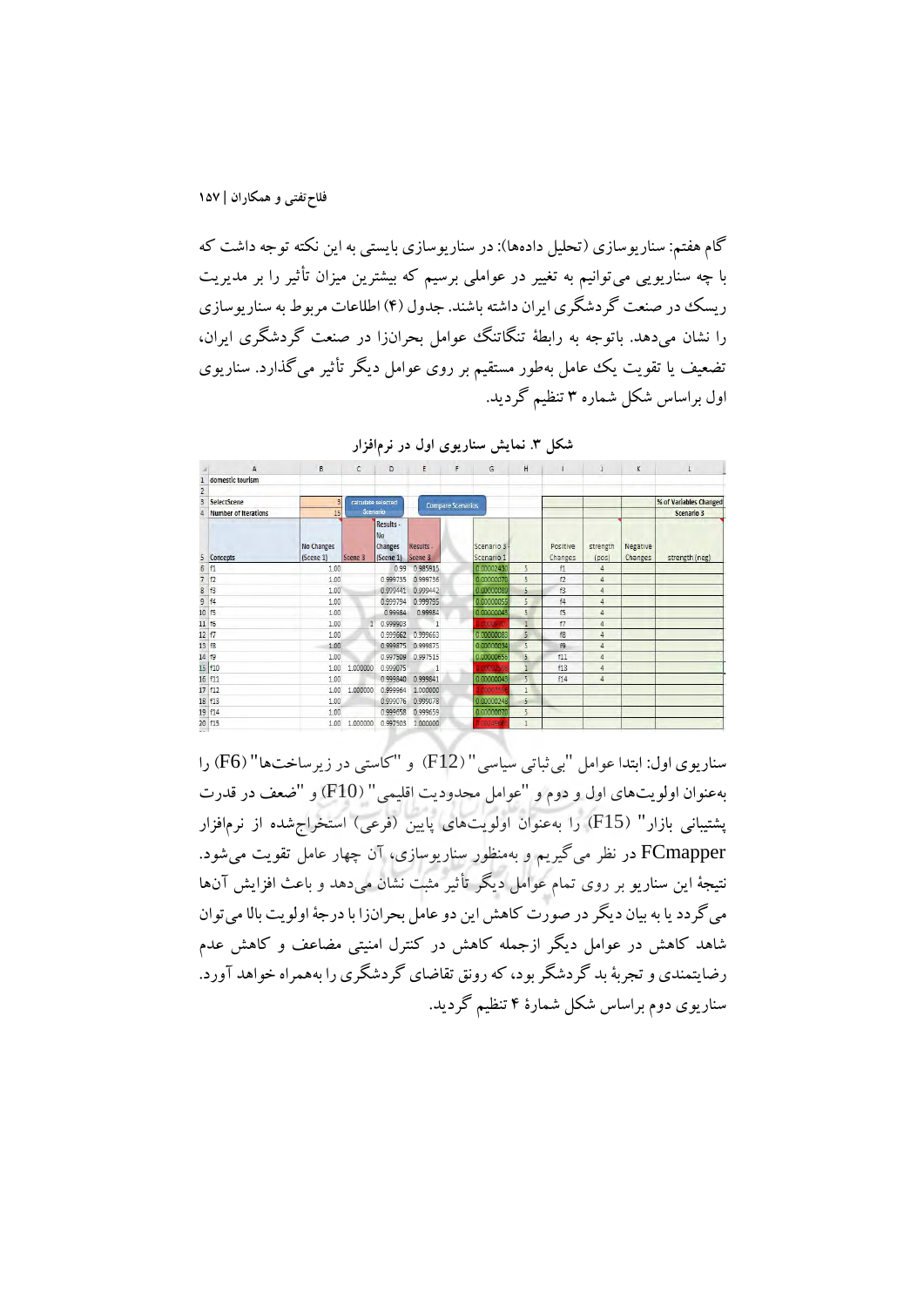|                                  | $\overline{A}$              | B                              | $\mathsf{C}$ | D                                        | Ε                        | F.<br>G                    | н              |                     | $\frac{1}{2}$     | $\kappa$               | τ                |
|----------------------------------|-----------------------------|--------------------------------|--------------|------------------------------------------|--------------------------|----------------------------|----------------|---------------------|-------------------|------------------------|------------------|
| $\overline{2}$<br>$\overline{3}$ | SelectScene                 |                                |              | calculate selected                       | <b>Compare Scenarios</b> |                            |                |                     |                   | % of Variables Changed |                  |
| 4                                | <b>Number of Iterations</b> | 15                             | Scenario     | Results -                                |                          |                            |                |                     |                   | Scenario 2             | 6 (Ctrl) - 81.25 |
| 5                                | Concepts                    | <b>No Changes</b><br>(Scene 1) | Scene 2      | <b>No</b><br><b>Changes</b><br>(Scene 1) | Results -<br>Scene 2     | Scenario 2 -<br>Scenario 1 |                | Positive<br>Changes | strength<br>(pos) | Negative<br>Changes    | strength (neg)   |
| 6                                | $f_1$                       | 1.00                           | 1.00         | 0.99                                     | 1.00                     | 0141097                    | $\overline{1}$ | f3                  | 4                 |                        |                  |
| $\overline{7}$                   | f2                          | 1.00                           | 1.00         | 0.999735                                 |                          | <b>PERTIES</b>             | 1              | f4                  | 4                 |                        |                  |
| 8                                | f3                          | 1.00                           |              | 0.999441                                 | 0.999445                 | 0.00000405                 | 5              | f <sub>5</sub>      | 4                 |                        |                  |
| 9                                | f4                          | 1.00                           |              | 0.999794                                 | 0.999796                 | 0.00000150                 | 5              | f6                  | 4                 |                        |                  |
| 10                               | f5                          | 1.00                           |              | 0.99984                                  | 0.999841                 | 0.00000116                 | 5              | f7                  | 4                 |                        |                  |
| 11                               | f6                          | 1.00                           |              | 0.999903                                 | 0.999903                 | 0.00000036                 | 5              | f8                  | 4                 |                        |                  |
|                                  | $12$ f7                     | 1.00                           |              | 0.999662                                 | 0.999663                 | 0.00000123                 | 5              | f9                  | 4                 |                        |                  |
| 13                               | f8                          | 1.00                           |              | 0.999875                                 | 0.999876                 | 0.00000090                 | 5              | f10                 | $\frac{4}{2}$     |                        |                  |
|                                  | 14 f9                       | 1.00                           |              | 0.997509                                 | 0.997518                 | 0.00000915                 | 5              | f11                 | 4                 |                        |                  |
|                                  | 15 f10                      | 1.00                           |              | 0.999075                                 | 0.999085                 | 0.00000993                 | 5              | f12                 | 4                 |                        |                  |
|                                  | 16 f11                      | 1.00                           |              | 0.999840                                 | 0.999841                 | 0.00000059                 | 5              | f13                 | 4                 |                        |                  |
| 17                               | f12                         | 1.00                           |              | 0.999964                                 | 0.999964                 | 0.00000039                 | 5              | f14                 | 4 <sup>°</sup>    |                        |                  |
|                                  | 18 f13                      | 1.00                           |              | 0.999076                                 | 0.999085                 | 0.00000993                 | 5              | f15                 | 4 <sup>1</sup>    |                        |                  |
|                                  | 19 f14                      | 1.00                           |              | 0.999658                                 | 0.999660                 | 0.00000126                 | 5              |                     |                   |                        |                  |
|                                  | 20 f15                      | 1.00                           |              | 0.997503                                 | 0.997521                 | 0.00001804                 | 5              |                     |                   |                        |                  |

**شکل .4 نمایش سناریوي دوم در نرمافزار**

سناریو ي دوم: در این سناریو، عامل " بلایاي طبیعی" ( 2F (بهعنوان عامل اولویتدار و "مشکلات ویزایی" (F1) بهعنوان عامل با اولویت پایین (فرعی) را تقویت میکنیم، که باعث افزایش در سایر عوامل بحرانزا در گردشگري میگردد . به بیان دیگر ، کاهش بلایاي طبیعی میتواند کاهش شیوع بیماریها را بههمراه بیاورد که این موضوع نیز درصد سلامتی و ایمنی جامعه را افز ایش میدهد. سناریوي سوم براساس شکل شمار 5 ة تنظیم گردید.

|                | A                           | B                              | $\mathsf{C}$                   | D                                              | E                    | F                           | G                          | H               | $\mathbf{1}$        | $\mathbf{1}$           | K          |                        |  |
|----------------|-----------------------------|--------------------------------|--------------------------------|------------------------------------------------|----------------------|-----------------------------|----------------------------|-----------------|---------------------|------------------------|------------|------------------------|--|
| 1              | domestic tourism            |                                |                                |                                                |                      |                             |                            |                 |                     |                        |            |                        |  |
| $\overline{2}$ |                             |                                |                                |                                                |                      |                             |                            |                 |                     |                        |            |                        |  |
| 3              | SelectScene                 | 3                              | calculate selected<br>Scenario |                                                |                      | Compare<br><b>Scenarios</b> |                            |                 |                     |                        |            | % of Variables Changed |  |
| 4              | <b>Number of Iterations</b> | 15                             |                                |                                                |                      |                             |                            |                 |                     |                        | Scenario 3 | 81.25                  |  |
| 5              | Concepts                    | <b>No Changes</b><br>(Scene 1) | Scene 3                        | Results -<br><b>No</b><br>Changes<br>(Scene 1) | Results -<br>Scene 3 |                             | Scenario 3 -<br>Scenario 1 |                 | Positive<br>Changes | strength (pos) Changes | Negative   | strength (neg)         |  |
| $6\phantom{1}$ | f1                          | 1.00                           |                                | 0.99                                           | 0.985914             |                             | 0.00002383                 | 5 <sup>1</sup>  | f1                  | 4                      |            |                        |  |
| 7              | f2                          | 1.00                           |                                | 0.999735                                       | 0.999736             |                             | 0.00000068                 | $\overline{5}$  | f2                  | 4                      |            |                        |  |
| 8              | f3                          | 1.00                           |                                | 0.999441                                       | 0.999442             |                             | 0.00000109                 | 5               | f3                  | 4                      |            |                        |  |
| $\overline{9}$ | f4                          | 1.00                           |                                | 0.999794                                       | 0.999795             |                             | 0.00000053                 | 5               | f4                  | 4                      |            |                        |  |
| 10             | f5                          | 1.00                           |                                | 0.99984                                        | 0.99984              |                             | 0.00000041                 | 5               | f <sub>5</sub>      | 4                      |            |                        |  |
| 11             | f6                          | 1.00                           |                                | 0.999903                                       | 0.999903             |                             | 0.00000025                 | 5               | f6                  | 4                      |            |                        |  |
| 12             | f7                          | 1.00                           |                                | 0.999662                                       | 0.999663             |                             | 0.00000087                 | 5               | f7                  | 4                      |            |                        |  |
| 13             | f8                          | 1.00                           |                                | 0.999875                                       | 0.999875             |                             | 0.00000032                 | 5               | f8                  | 4                      |            |                        |  |
| 14             | f9                          | 1.00                           |                                | 0.997509                                       | 0.997515             |                             | 0.00000639                 | 5               | f9                  | 4                      |            |                        |  |
| 15             | f10                         | 1.00                           |                                | 0.999075                                       | 0.999077             |                             | 0.00000182                 | 5               | f10                 | 4                      |            |                        |  |
| 16             | f11                         | 1.00                           |                                | 0.999840                                       | 0.999841             |                             | 0.00000041                 | $5\overline{a}$ | f11                 | 4                      |            |                        |  |
| 17             | f12                         | 1.00                           |                                | 0.999964                                       | 0.999964             |                             | 0.00000010                 | 5               | f12                 | 4                      |            |                        |  |
| 18             | f13                         | 1.00                           | 1,000000                       | 0.999076                                       | 1.000000             |                             | 0.00092446                 | $\mathbf{1}$    | f14                 | $\overline{4}$         |            |                        |  |
| 19             | f14                         | 1.00                           |                                | 0.999658                                       | 0.999659             |                             | 0.00000067                 | 5               |                     |                        |            |                        |  |
|                | 20 f15                      | 1.00                           | 1,000000                       | 0.997503                                       | 1,000000             |                             | 0.00249565                 | $\mathbf{1}$    |                     |                        |            |                        |  |

**شکل .5 نمایش سناریوي سوم در نرمافزار**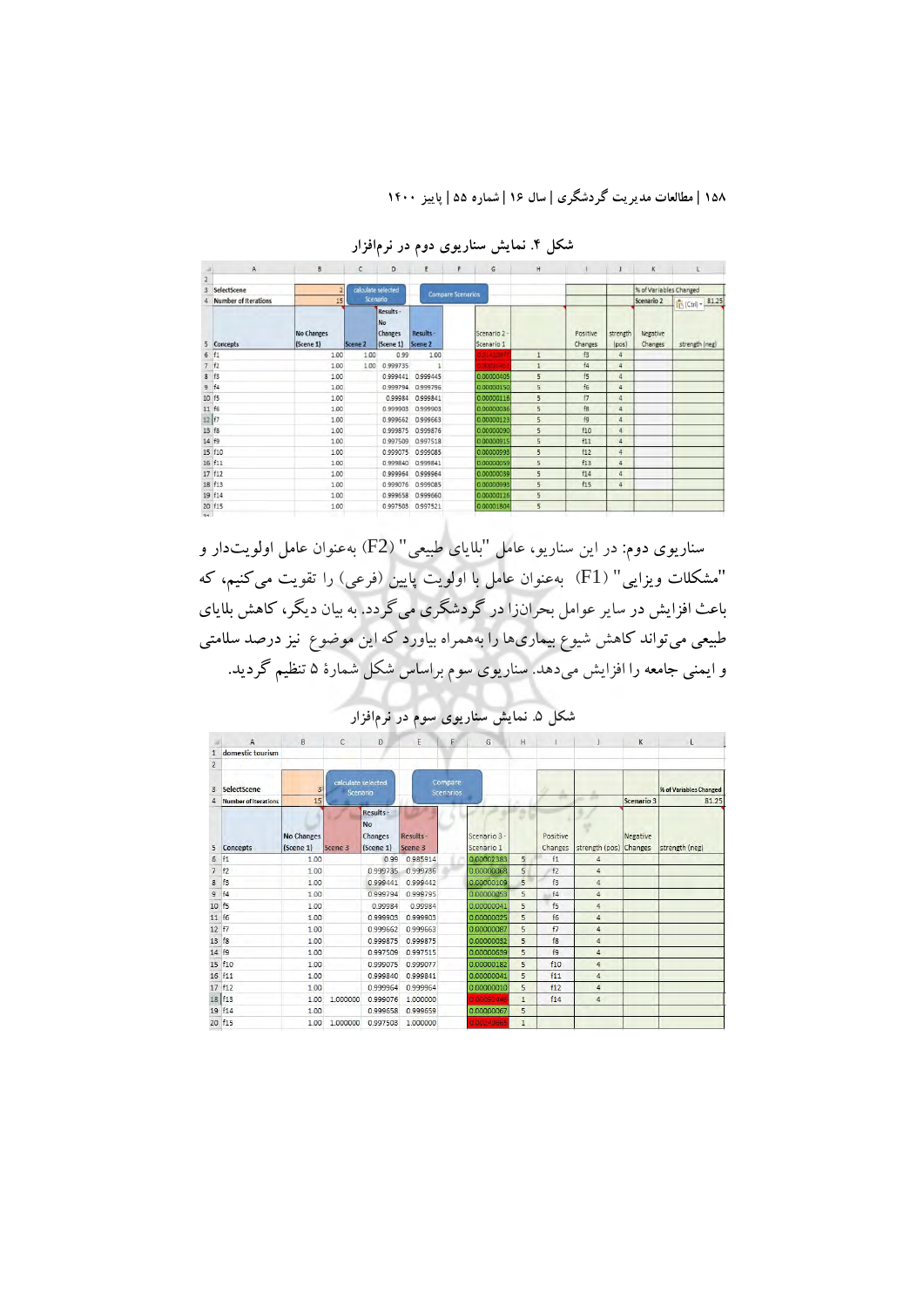سناریوي سوم: در این سناریو، عامل "نوسانات ارزي" ( 13F (بهعنوان عامل اولویتدار وعامل " ضعف درقدرت پشتیبانی بازار" ( 15F (بهعنوان عامل با اولویت پایین ( فرعی) در نظر گرفته می شوند و تقویت می گردند. نتیجهٔ سناریو افزایش در سایر عوامل بحرانزا در گردشگري را نشان میدهد و یا به عبارت دیگر، کاهش در نوسانات ارزي و بی ثباتی قیمتها و کاهش در ضعف قدرت پشتیبانی بازار باعث کاهش نوسانات قیمت سوخت میگردد ، که بهدنبال آن افزایش تقاضاي گردشگري و رونق آن را میتوان مشاهده کرد.

# **بحث و نتیجهگیري**

بهمنظور پاسخگویی به سؤال اول تحقیق مبنی بر شناسایی عوامل بحرانزا در صنعت گردشگری ایران، ۱۵ عامل شناسایی شد که عبارتاند از: بی ثباتی سیاسی و اجتماعی در منطقه، کاستی در زيرساخت،ا، آلودگي های زيست محيطي، نوسانات ارزي و بی ثباتی قيمت ها، شیوع امراض و بیماریهای واگیردار، بلایای طبیعی، محدودیتهای اقلیمی، ضعف در ایمنی و بیمه، ضعف در قدرت پشتیبانی بازار، نوسانات قیمت سوخت، کنترلهای امنیتی مضاعف، حملات تروریستی، تجربهٔ بد گردشگری و عدم رضایتمندی گردشگران، تفاوت نگرش به ملیتهای مختلف، مشکلات ویزایی است و همسو با نتایج تحقیقات ولو (٢٠٠٨)، سوآسمارز (2007)، دلوین (2007) و مایکولی (2018) میباشد.

بهمنظور پاسخگویی به سؤال دوم تحقیق مبنی بر اولویتبندي عوامل ریسک، با استفاده از نظرات خبرگان و نتایج نرمافزار Fcmapper بهترتیب: بی ثباتی سیاسی و اجتماعی در منطقه، کاستی در زیرساختها، آلودگی های زیست محیطی، نوسانات ارزی و بی ثباتی قیمتها، شیوع امراض و بیماریهای واگیردار و بلایای طبیعی بهعنوان مهمترین عوامل ریسک شناسایی شدند که همسو با نتایج تحقیقات مایکولی (2018) هستند.

سپس بهمنظور پاسخگویی به سؤال سوم پژوهشمبنی بر چگونگی استفاده از مدل ارائهشده بهمنظور پیشبینی و کنترل و هدایت بحرانها سه سناریو طراحی گردید. در سناریوي اول، ابتدا عوامل بیثباتی سیاسی و کاستی در زیرساختها را بهعنوان اولویتهاي اول و دوم و عوامل محدودیت اقلیمی و ضعف در قدرت پشتیبانی بازار را بهعنوان اولویتهاي پایین (فرعی) در نظر می گیریم و بهمنظور سناریوسازی، آن چهار عامل تقویت می شوند. نتیجهٔ این سناریو بر روی تمام عوامل دیگر تأثیر مثبت نشان میدهد و باعث افزایش آنها می گردد یا به بیان دیگر، در صورت کاهش این دو عامل بحرانزا با درجه اولویت بالا ، میتوان شاهد کاهش در عوامل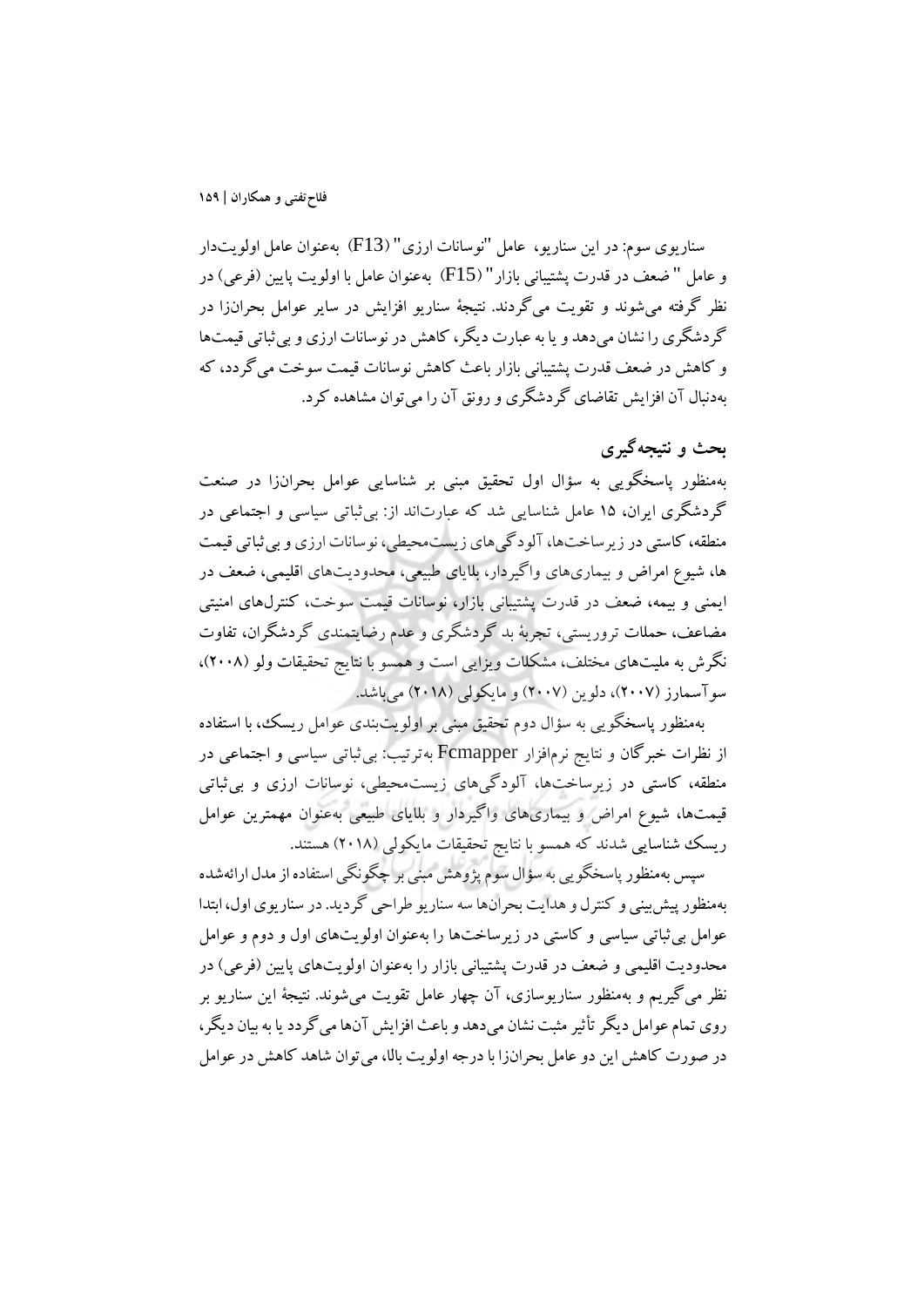دیگر ازجمله کاهش در کنترل امنیتی مضاعف و کاهش عدم رضایتمندی و تجربهٔ بد گردشگر بود، که رونق تقاضای گردشگری را بههمراه خواهد آورد. در سناریوی دوم، عامل بلایای طبیعی بهعنوان عامل اولویتدار و مشکلات ویزایی بهعنوان عامل با اولویت پایین (فرعی) تقویت شدند، که باعث افزایش در سایر عوامل بحرانزا در گردشگری میگردند؛ به بیان دیگر، کاهش بلایای طبیعی بهدنبال خود می تواند کاهش شیوع امراض و بیماریها را بههمراه بیاورد، که این موضوع نیز درصد سلامتی و ایمنی جامعه را افزایش میدهد. در سناریوی سوم، عامل نوسانات ارزی بهعنوان عامل اولویتدار و عامل ضعف در قدرت پشتیبانی بازار به عنوان عامل با اولویت پایین (فرعی) در نظر گرفته میشوند و تقویت میگردند. نتیجۀ سناریو افزایش در سایر عوامل بحرانزا در گردشگري را نشان میدهد یا به عبارت دیگر ، کاهش در نوسانات ارزي و بیثباتی قیمتها و کاهش در ضعف قدرت پشتیبانی بازار باعث کاهش نوسانات قیمت سوخت میگردد ، که بهدنبال آن افزایش تقاضاي گردشگري و رونق آن را میتوان مشاهده کرد.

نتایج بررسی سناریوها نشان میدهد که عدم درك خطر ممکن است عامل تعیین کنندهای باشد که میتواند چهره، شهرت و رقابتپذیري را در یک کشور تضعیف کند و همچنین ممکن است تأثیر تعیین کنندهای بر عملکرد یک کشور از دیدگاه اقتصادی و بهویژه تاثیرگذاري بر عوامل خدمات و زیرساختها (حمل و نقل و ...) و ایمنی و امنیت داشته باشد. درتدوین استراتژی یکپارچه مدیریت ریسک، مزیت رقابتی، تصویر، شهرت، ارائهٔ خدمات و تفاوتهای فرهنگی، عوامل تعیین کننده هستند. برای نمونه، ایمنی و امنیت عواملیاند که در صنعت گردشگري بر روي تقاضاي گردشگران تأثیر ویژهاي می گذارند و پاسخ کشورهاي مختلف به انواع رویدادها بستگی به عوامل مختلفی دارد، بهویژه موقعیت اقتصادی، الگوی حاکمیت، آمادگی مقابله با یک وضعیت بحرانی، واکنش جامعهٔ جهانی، رسانههاي جمعی و فرهنگ تجارت.

از طرفی باید این نکته را در نظر داشت که گردشگري یک صنعت میانرشتهاي است که با علوم دیگري مانند جامعهشناسی، روانشناسی، جغرافیا و انسانشناسی بههم پیوسته و آمیخته است و علاوه بر آن، در مورد تصمیمات مدیریتی باید براساس روشهاي عملی مدیریت و بازاریابی پیش برود.رویکردهاي عملی و استراتژیک بحران ها و بلایاي طبیعی در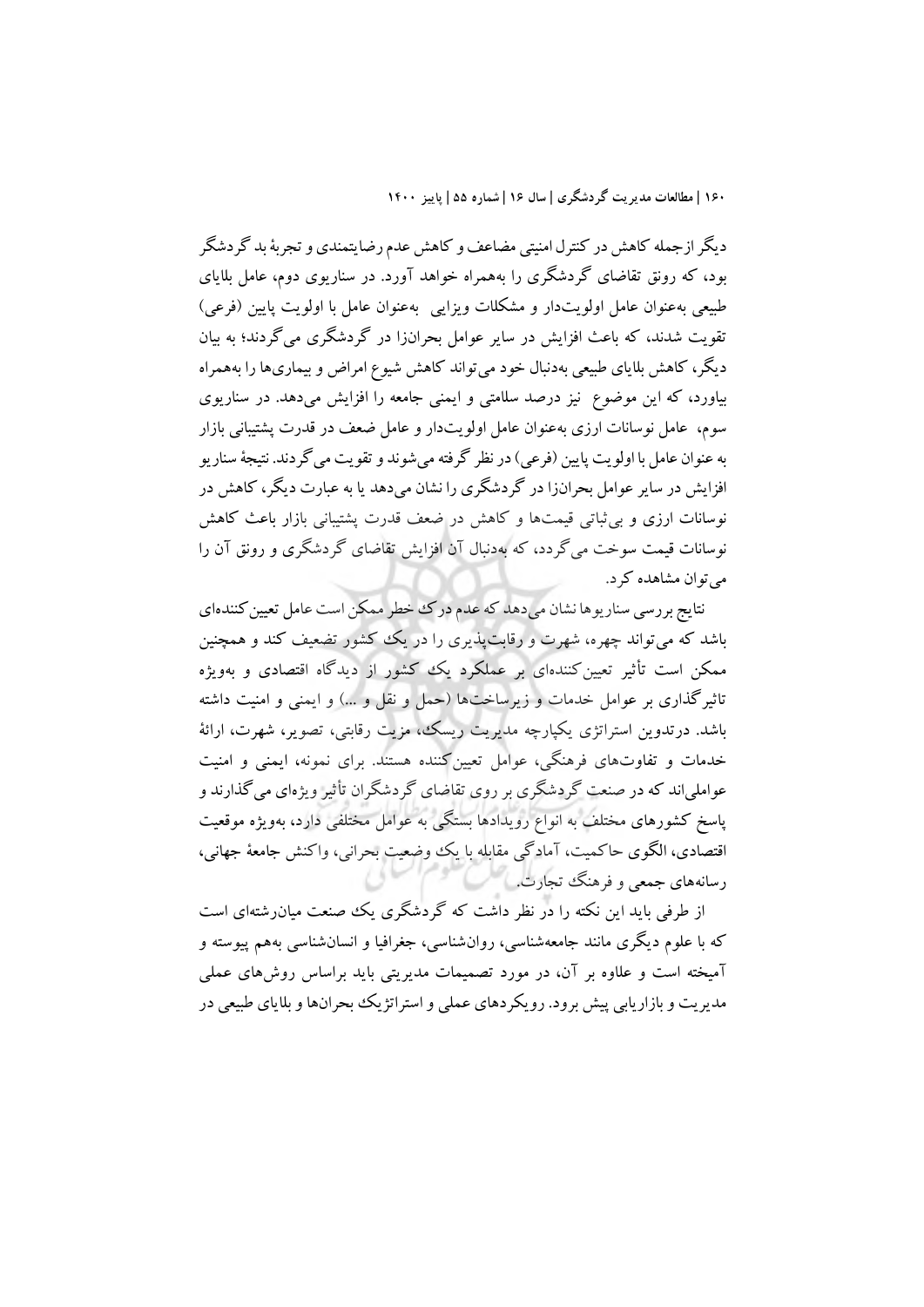کشورها و فرهنگهاي مختلف میتواند متفاوت باشد و همانطور که هافستد اظهار میدارد افراد با فرهنگهاي مختلف، تمایل به داشتن سبکهاي مدیریتی متفاوتی دارند.

در ادامهٔ بحث و باتوجه به الگوی ارائهشدهٔ مدیریت ریسک کاسو (۲۰۰۴) و شناسایی عوامل ریسک در صنعت گردشگري ایران، در ابتدا تشکیل کارگروه متخصصین، صاحبنظران و ذينفعان در این صنعت ضروري مینماید و پس از آن، با شناسایی نقاط قوت، ضعف، فرصت و تهدید در محیط داخلی و خارجی این صنعت و پیامد آن با اولویتبندي خطرات شناساییشده میتوان ریسکهاي موجود را ارزیابی کرد و پس از طراحی نقشهٔ مقابله با این تهدیدات و خطرات به تصمیمات مدیریتی سنجیدهای دست یافت و درنهایت نظارت و بررسی مداوم را انجام داد و باتوجه به بازخورد تصمیمات مدیریتی و نحو ةعملکرد آن، میتوان به کاهش بحرانها و پایداري و تداوم گردشگري سوق پیدا کرد.

> **تعارض منافع** تعارض منافع وجود ندارد.

**سپاسگزاري** از دانشگاه علم و هنر یزد و فصلنامهٔ مطالعات مدیریت گردشگری بهعنوان حامیان معنوی پژوهشهاي علمی سپاسگزاریم.

**ORCID**<br>Hamed Fallah Tafti https://orcid.org/0000-0003-4751-4394 Mirmohamad Asadi **https://orcid.org/0000-0002-4933-6774** Jamileh Ghasemloi Soltanabad **https://orcid.org/0000-0002-2056-7317**

رمال جامع علوم السالي **منابع** رضایی، علی اکبر و بختیاري، مریم. ( 1390). مدیریت بحران ، انتشارات یادآوران. منصوری مؤید، فرشته و سلیمانی، سمیرا. (۱۳۹۱). *ابزارهای بازاریابی و تصویر ذهنی گردشگران از* م*قصد*، فصلنامه مطالعات گردشگری، شماره ۱۸. یاوريگهر، فاطمه و منصوري مؤید، فرشته. (1395). مدیریت بحران در صنعت گردشگري، فصلنامه مطالعات مدیریت گردشگري، سال دوازدهم، شماره 40 ، زمستان 1396 صفحات ، 40-21 .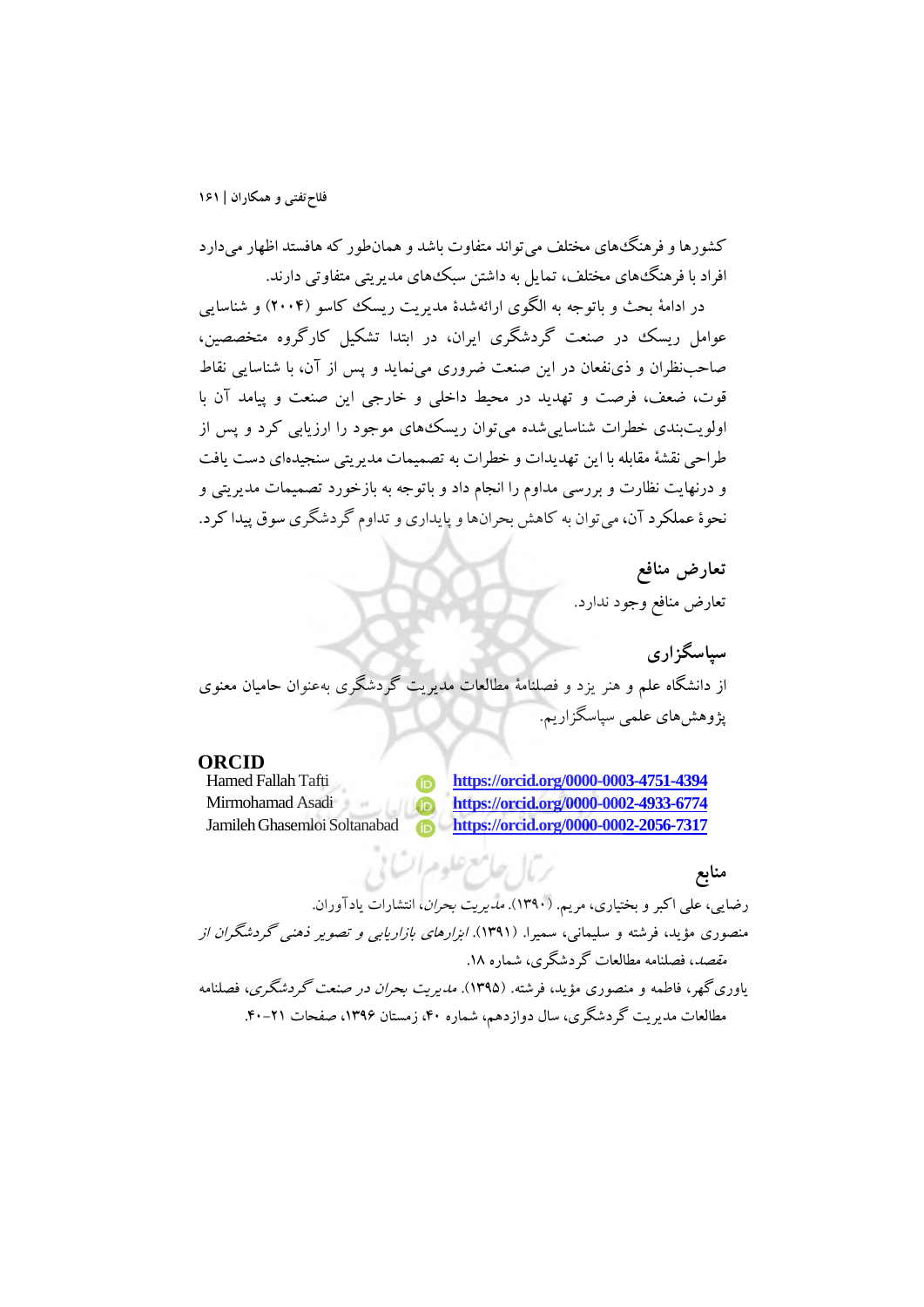### **References**

- Alizadeh, S. Ghazanfari, M., Jafari, M. & Hooshmand, S. (2007). *Learning FCM by Tabu Search*, International Journal of Computer Science. 2(2), 142-149. Availabe from: https://publications.waset.org/12453/pdf
- Axelrod, R. (1976). Structure of Decision. The Cognitive Maps of Political Elites, New Jersey, Princeton University Press.
- COSO (Committee of Sponsoring Organizations of the Treadway Commission), (2004). Enterprise Risk Management: Integrated framework: Executive summary. New York, NY.
- Crouch, J., Ritchie, B. (2003). *The Competitive Destination a Sustainable Tourism Perspective*, Wallingford, UK: Cabi, ISBN 9780519966646.
- Devlin, Edward S. (2007). Crisis Management Planning and Execution, Auerbach Publications.
- Fann, P., Zigang, Z., In: Campiranon, K., & Scott, N., (2007). Factors Influencing Crisis Management in Tourism Destinations. In: *Crisis management in tourism* https://www.researchgate.net/publication/43476123\_Factors\_Influencing \_Crisis\_Management\_in\_Tourism\_Destinations
- Faulkner, B., (2001). Towards a Framework for Tourism Disaster Management, *Tourism management* [online]. 22(2), p.135-147. ISSN 0261-5177, EISSN 1879-3193. Available from: https://doi.org/10.1016/S0261-5177(00)00048-0
- Hills, A. (2005). Insidious Environments: Creeping Dependencies and Urban Vulnerabilities, *Journal of Contingencies and Crisis Management*, Volume 13, Issue 1. Available from: https://doi.org/10.1111/j.0966- 0879.2005.00450.x
- Jose, L.S. (2009). Augmented fuzzy cognitive maps for modelling LMS critical success factors, Know Based Syst. 22(40):275-8.
- Karagiannis, A. Maditinos, Z. & Vassiliadis, Ch. (2006). Organizational Preparation for Crises and Disasters in the Tourism Sector: Perceptions and Planning of Tourist Businesses in Northern Greece, Proceedings of 24th<br>EuroCHRIE Congress, Thessaloniki. Available from: Thessaloniki. Available from: https://www.researchgate.net/publication/27381142 Organizational prep aration\_for\_crises\_and\_disasters\_in\_the\_tourism\_sector\_perceptions\_and \_planning\_of\_tourist\_businesses\_in\_Northern\_Greece
- Kosko, B. (1986). Fuzzy Cognitive Maps, Int J Manage Stud. 24(1):65-75.
- Laws, E. Prideaux, B. Chon, K. (eds). and Wallingford (2007). Cabi Publishing, p. 142-156. ISBN 978-1-84593-047-9. Available from: https://doi.org/10.1079/9781845930479.0142
- Mansuri Moayed, F. & Soleymani, S. (1391) *Marketing Tools and Tourists` Destination Image*»Tourism Management Studies, Number 18. [In Persian]
- Mikulić, J., Miloš Sprčić, D., Holiček, H., and Prebežac, D. (2018). *Strategic Crisis Management in Tourism: An Application of Integrated Risk Management Principles to the Croatian Tourism Industry,* Journal of Destination Marketing & Management. journal homepage: www.elsevier.com/locate/jdmm